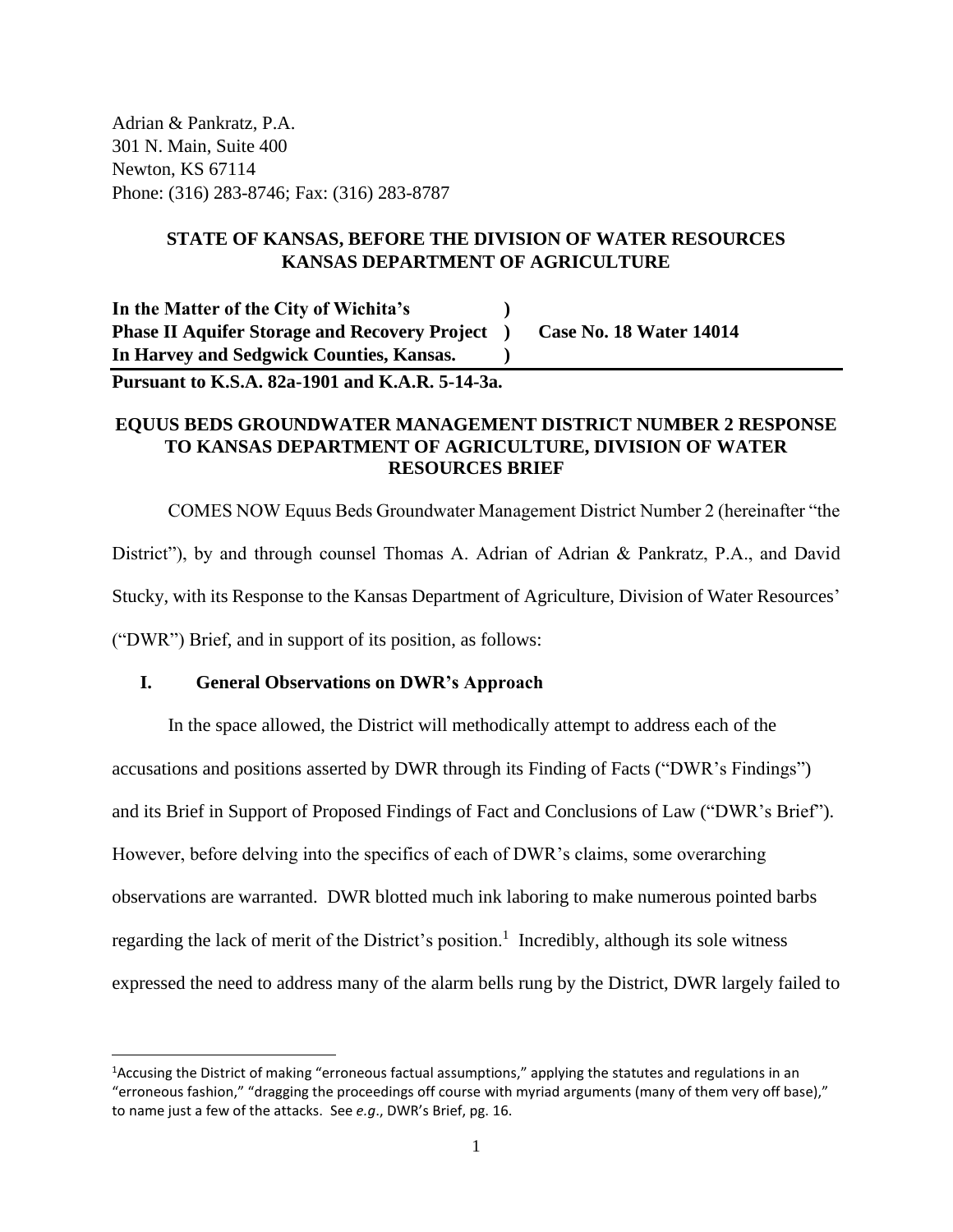clarify any of those identified concerns in its Brief. Despite Mr. Letourneau frequently asserting that items "should be looked into," DWR has instead obfuscated the issues raised by the District and undermined them as immaterial. Most of these efforts by DWR can be easily disposed of with little substantive analysis, as numerous logical chasms exist between the supporting "facts" and the conclusions reached by DWR.

Further, it merits noting that many of the positions and arguments asserted by DWR constitute new testimony, and the vast majority of the most pointed conclusions lack any citations whatsoever. Moreover, the "supporting" citations incorporated by DWR are oftentimes generalized references to a statute or regulation, the Proposal, an Order, or a general document that has little to do with the heart of the underlying proposition. DWR also makes numerous cursory conclusions without explanation for how the proposition is supported—i.e. the Proposal will be "universally beneficial," the Aquifer will be "mostly full," that "some degree of error" in modeling is understandable. (*See, e.g.*, DWR's Brief, p. 24.) In contrast, the District stands by the citations utilized in its Findings of Fact and Conclusions of Law ("District's Conclusions") as the District has tediously cited to the record in a manner that overwhelmingly directly supports its contentions. In fact, the District has supported most of its facts with citations to testimony of the City's own witnesses or that of DWR's sole witness. Thus, the District asks that the Hearing Officer peel away the generalized attacks against the District's position to expose the naked truth that the District's arguments were actually very well supported during the Hearing, while most of DWR's contentions remain unsubstantiated. All definitions and capitalized terms will be the same as those established in the District's Conclusions. Furthermore, although it is tempting to utilize the same approach as DWR and cram numerous additional points into footnotes to circumvent the page limitations, the District will abide by the rules traditionally governing brief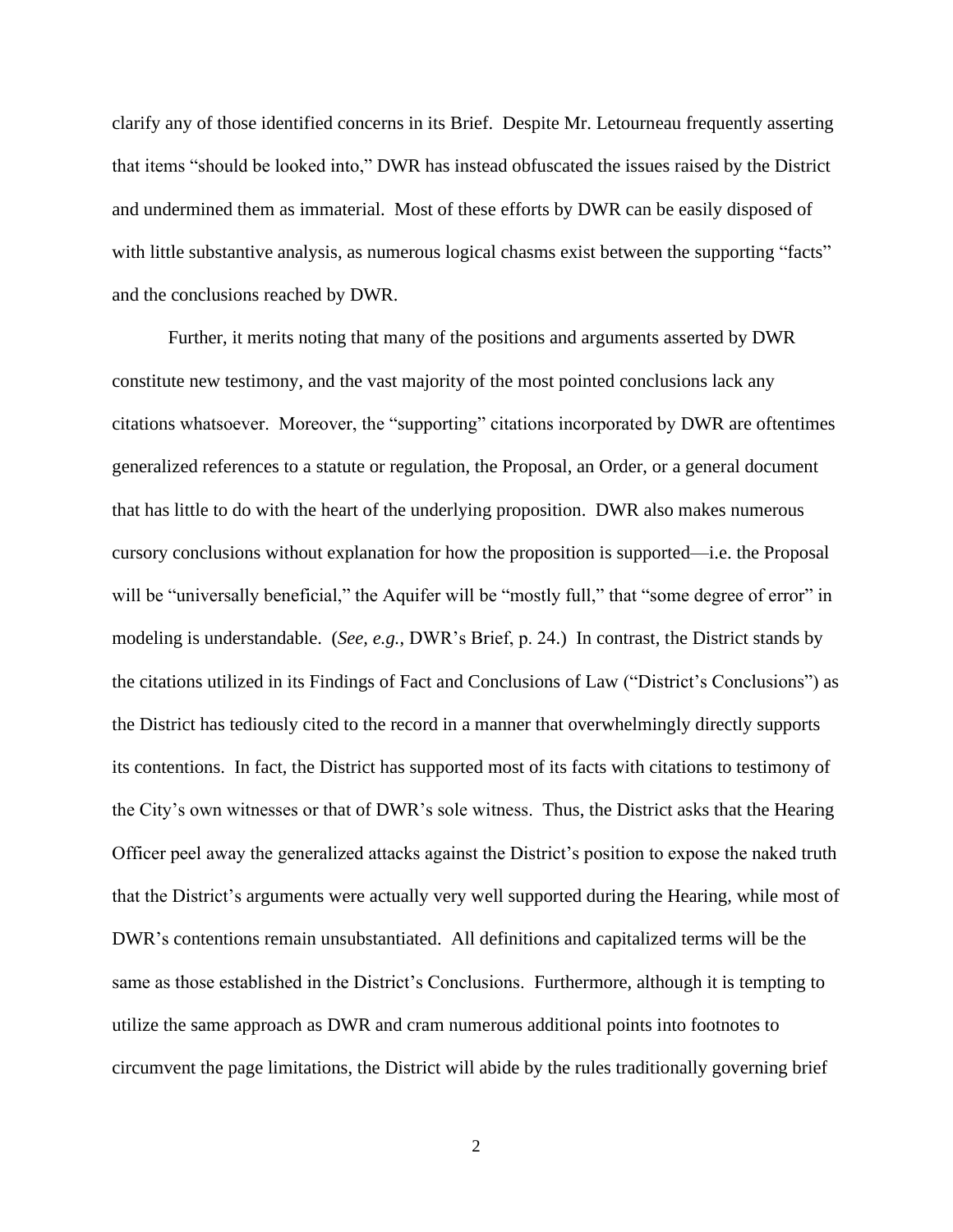writing. *See, e.g.*, the Kansas Supreme Court the Kansas Court Rules Annotated, Rule 6.07(a)(2) available at https://www.kscourts.org/KSCourts/media/KsCourts/Rules/Website-Rulebook.pdf (proscribing that "[f]ootnotes should be avoided" unless "absolutely necessary").

# II. **General Background, Factual Inaccuracies, and Common Ground**

# **a. General Factual Inaccuracies**

Numerous factual inaccuracies exist in DWR's Brief and Findings. For example, DWR repeatedly indicates that the City can currently withdraw recharge credits via the existing Phase II withdrawal water permits at a rate of 19,000 acre feet per year. (*See, e.g.*, DWR's Brief, p. 23.) This statement is verifiably wrong. The correct number should be 18,000 acre feet. (Testimony of Boese, R. Vol. VIII, p. 2266, l. 5- p. 2267, l. 20.)

#### **b. Historic Drops in Water Table**

DWR also repeatedly credits the City with primarily restoring water levels in the Aquifer through good management. (*See* DWR's Brief, p. 17.) This ignores all the testimony indicating how other users have likewise contributed to the recovery, as well as natural recharge during wet years. (District's Findings p. 23, Finding 104, *citing* Testimony of Pajor, R. Vol. 1, p. 151, ll. 4- 12.) Even if this statement was true, as a corollary, it establishes that the City's prior pumping of their native water rights fully or near fully was poor management by the City and was the driving force to depletions in the Aquifer in the first place. DWR, without any evidence, indicates that the Project has somehow raised the water table. (DWR's Brief, p. 18.) If this new testimony had been raised at the Hearing, the District could have dispatched with it, as it was shown during the Hearing that the City had only artificially recharged (injected into the aquifer) less than 10,000 acre-feet into the Basin Storage Area from 2006 through 2016, which would not have appreciably raised the water table level. However, as new testimony that should be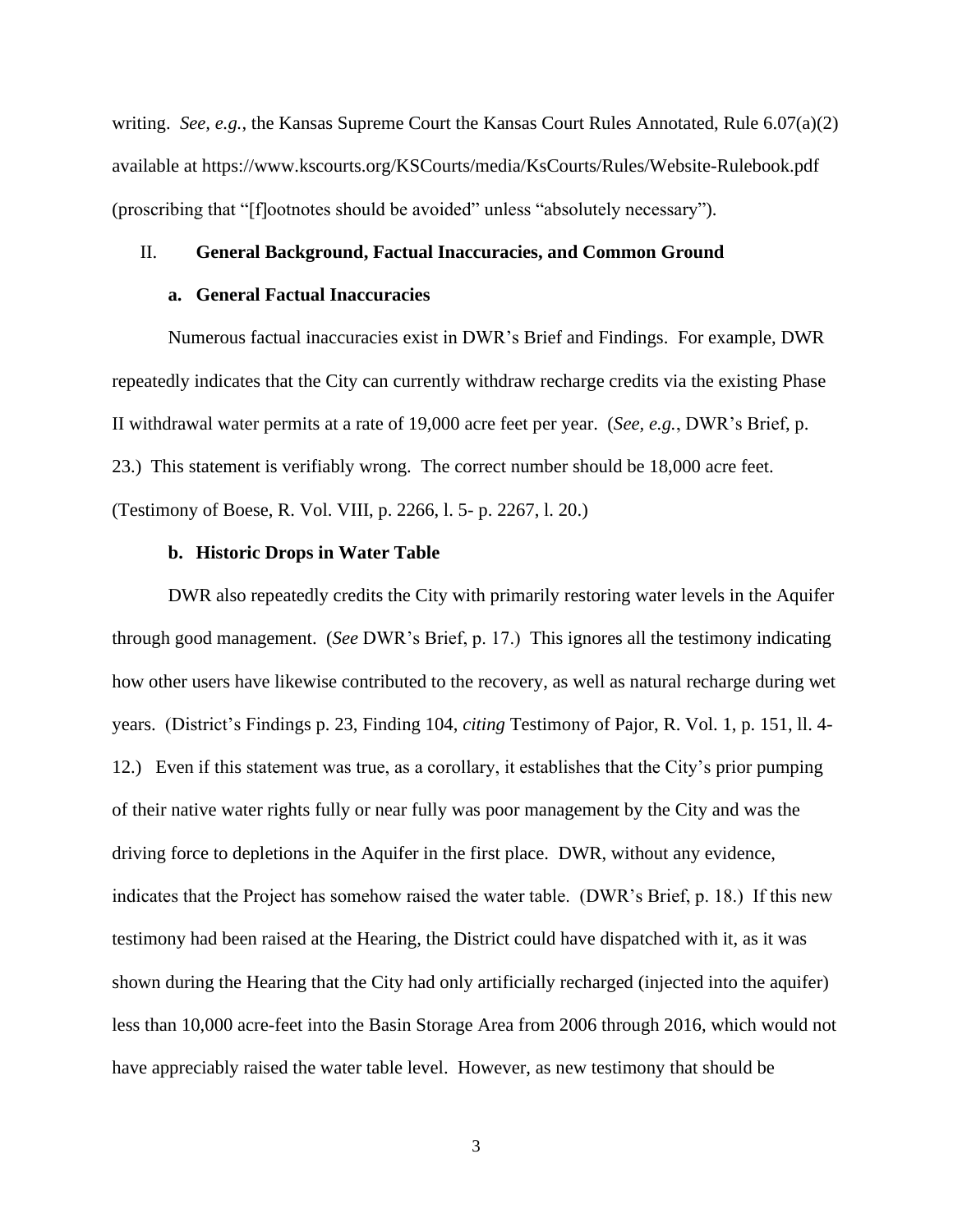disregarded anyway, it will be ignored. Moreover, DWR, in attempting to ostensibly discredit another argument of the District, later argues that the Aquifer quickly naturally recharges. (DWR's Brief, p. 23 ("This is the reason DWR is not concerned by the District's and the Intervenors' nit-picking of the City's modeling—even if the Aquifer's actual level following a drought is slightly lower than what the City's modeling shows it will be, the Aquifer would still be mostly full, *and would likely refill quickly due to its high rate of natural recharge*." (emphasis added).) This belies the notion that the City has been the main contributor to the Aquifer's successful current levels.

# **c. Common Ground**

In a Hearing that has become unnecessarily contentious, where certain parties have made scathing personal attacks, it merits noting that there are many points made by DWR that the District agrees with. The District agrees that lowering the minimum index levels and AMCs are independent of each other and "both aspects of the Proposal could be approved, either aspect could be approved and the other rejected, or both could be rejected." (DWR's Brief, p. 13.) Further, DWR now agrees that with AMCs no artificial recharge will occur in the Aquifer. (*See Id* at, pp. 31-32.) DWR also agrees with the District that passive recharge credits should not be allowed, and former Chief Engineer Barfield agreed. (*Id* at pp. 7, 57.)

# **III. The City's Drought Planning**

Without explanation, DWR dismisses the District's concerns with the drought modeling performed by the City. However, little space will be devoted to this topic as the other concerns in this Brief dwarf the objections to the drought modeling. However, just a few aspects merit discussion. First, neither the City nor DWR has addressed how it is able to circumvent a regulation that only allows for water need projections made 20 years into the future. (*See* K.A.R.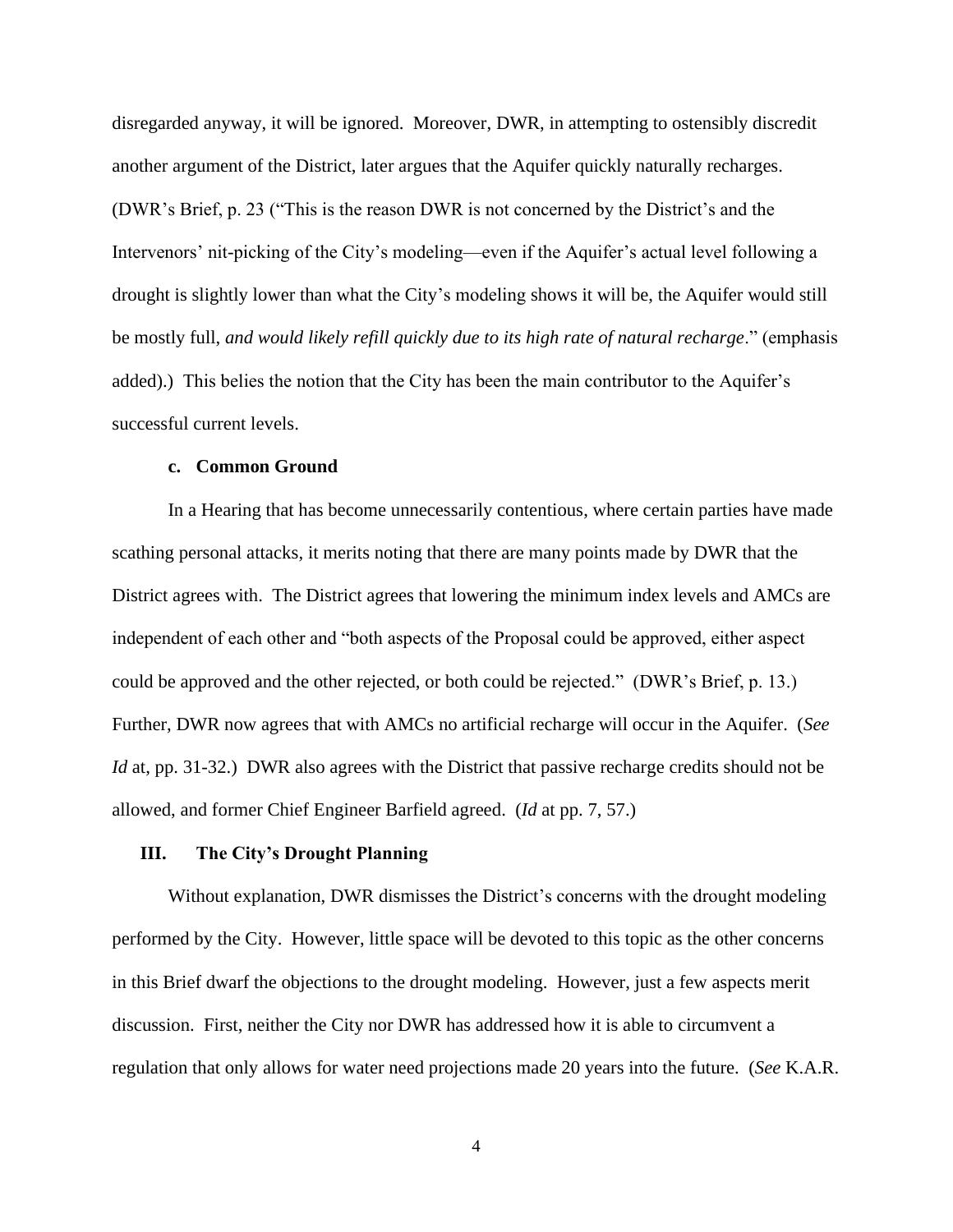5-22-14(f)). Instead, again without any support and in contravention of established law, both DWR and the City maintain that 40-year projections are permissible. Further, the District, through cross examination and through its own expert testimony, supported the speculative nature of this modeling. (*See* District's Brief, p. 26, finding 118.) For example, given the overappropriated nature of the Aquifer, nobody could explain the justification for allocating this scarce resource in planning for a 1 percent drought instead of a 2 percent drought. (District Brief, p. 8.)

# **IV. The City's MODFLOW Modeling**

DWR fails to address most of the holes identified by the District in the City's MODFLOW modeling. Instead, DWR has asserted that "any argument predicated upon a dewatering of the Aquifer under the Proposal or a nuanced inadequacy in the City's modeling" is "fundamentally flawed. (*See* DWR's Brief, p. 23.) Again, this assertion lacks any citation. However, it also appears to acknowledge that the District in fact established a "nuanced inadequacy in the City's modeling." The District maintains its position on the numerous "nuanced inadequacies" with the City's modeling, as established in the District's Conclusions, and maintains that these should still be addressed by the City. Indeed, DWR's sole witness, Mr. Letourneau, testified that these errors should be addressed. (*See* District Brief, p. 54.) Further, the City failed to even model critical aspects necessary for a determination of the adequacy of the City's Proposal, as established by the various Hearing orders. (*See* District Brief, pp. 70-71.) For example, the City failed to even model potential impairment to senior water users, impacts to water quality at all, or consider the impacts the Proposal (both withdrawal of AMCs and lowering the Minimum Index Levels) would have on minimum desirable streamflow. (*See id*.)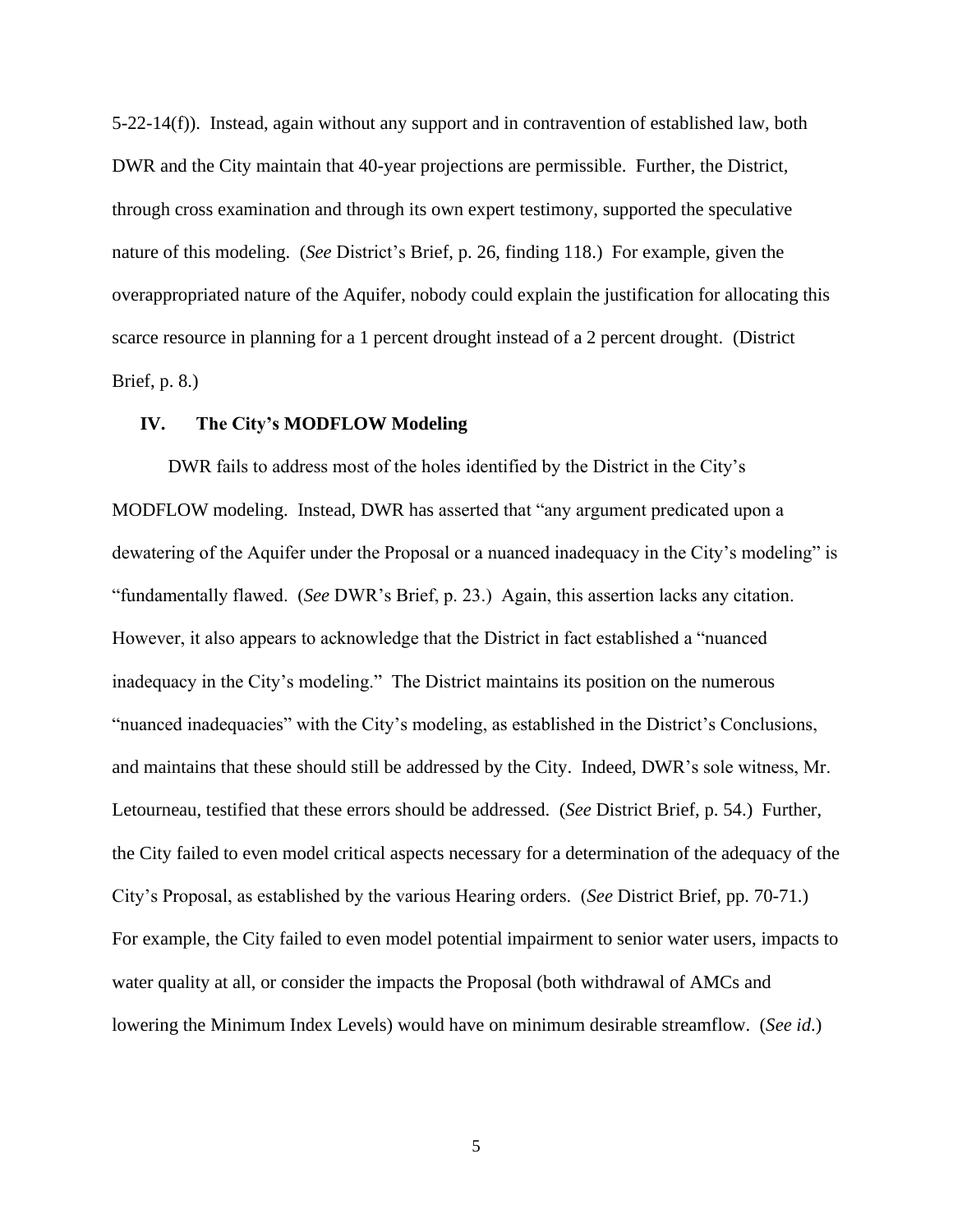It is amazing that none of these points were addressed and DWR has simply chosen to hide behind a curtain of obscurity.

### **V. Impacts to Water Table**

DWR has spent countless pages attempting to defend the position that the City's Proposal will not adversely impact the water table and many of these contentions will be integrated into the District's response to the Intervenors' Findings. Most alarmingly, DWR bases all of its arguments and assumptions on the periods of time AMCs are accumulated, and vastly ignores when AMCs are withdrawn. The *only* argument DWR raises is that the City's modeling establishes that at the end of an 8-year drought, the "Aquifer will remain 80 percent full on average." (DWR's Brief, p. 23.) In fact, DWR even contends that if the City's modeling is truly flawed and the Aquifer will only remain 65 to 70 percent full, it is still a "good" proposal. (*Id* at p. 52.) It is hard to even know where to begin to counter this position. First, it is hard to imagine a metric that indicates that an overall depletion of the Aquifer by 20 percent—let alone 30 to 35 percent—is somehow "good" for the Aquifer. It is hard to understand how DWR can actually maintain a straight face while arguing later that no impairment will occur. Instead, DWR advances a brand new standard for arguing that the Proposal is appropriate: the Aquifer will remain "mostly full." (*Id* at p. 23.) By way of example only, if during the time of a drought, five large users/municipalities deplete an Aquifer by 20 percent, the entire resource will be depleted. By DWR's own admission, the City's Proposal will reduce the average level of the entire Aquifer a minimum of 12 feet during withdrawals. (*Id* at p. 12.) Second, this percentage applies across the entire "Aquifer." (*See id*.) This ignores the pronounced effects of drawdowns in the heart of the basin storage area or in specified cones of depression near City wells, and the depletion may be much greater than 30 to 35 percent in those areas. Further, DWR ignores the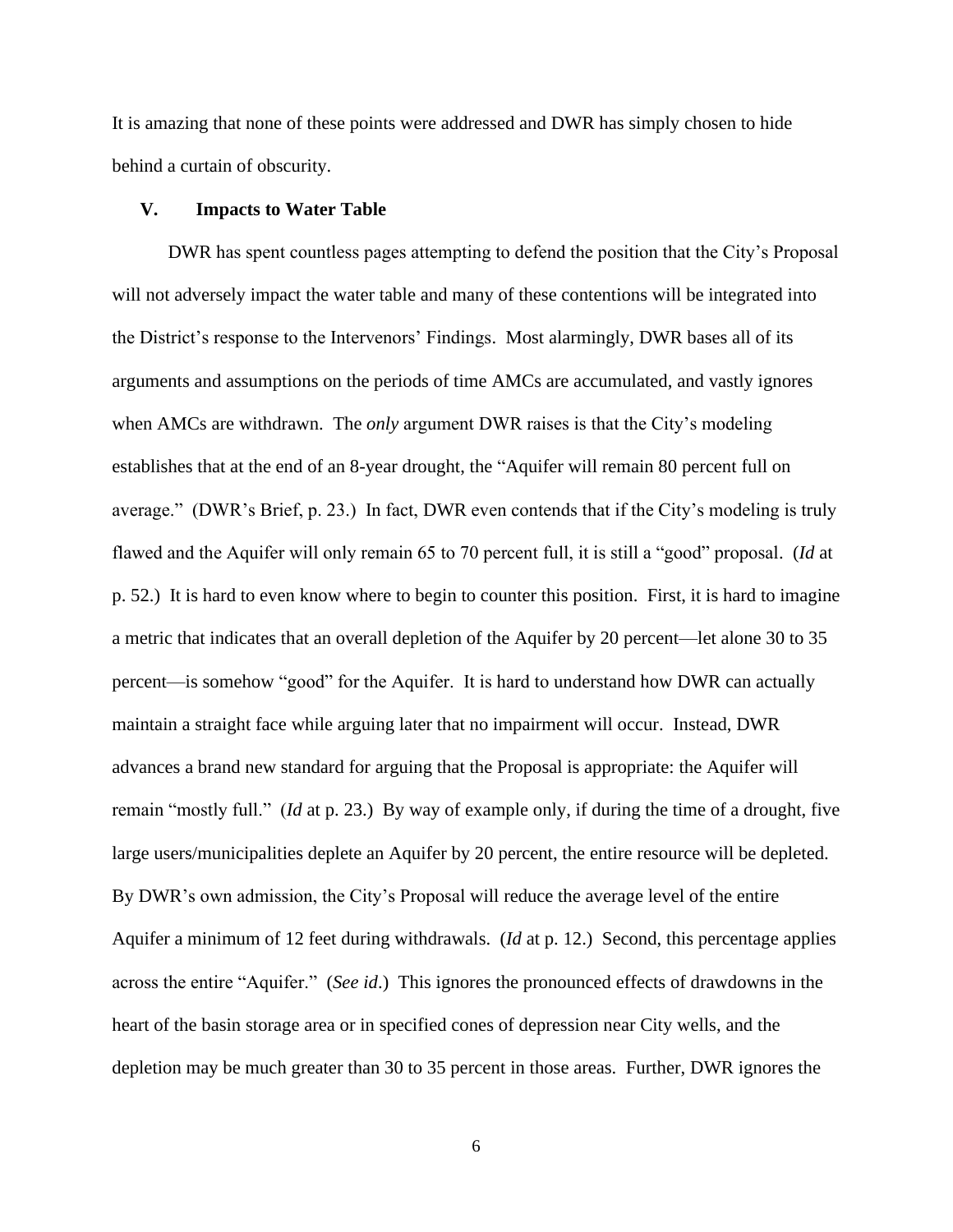acute impacts at the site of individual wells. Third, the touted 80 percent metric assumes that the level of the Aquifer will start at the 1998 water-level. (*Id* at, p. 24.) Again, understanding that 2 and 5 percent droughts are likely through the remaining years, this is an erroneous assumption. Thus, the possibility of the Aquifer remaining that full, is completely flawed in scope.

Finally, as indicated, DWR argues repeatedly that considerable drawdowns are appropriate because the Aquifer quickly naturally recharges. As a corollary, apparently the City's Proposal is merely a way that it can harness rainfall by pumping out of the river during high flows, and accumulating AMCs after the Aquifer has already naturally recharged. Consequently, it is no wonder the City is pushing to get this Proposal approved.

## **VI. Impairment Investigations**

Some of the most curious statements raised by DWR surround the protocol of impairment determinations and investigations. First, DWR argues that the concept of impairment should not be applied in these proceedings because impairment should be addressed after the fact. (DWR's Brief, pp. 40-43.) Second, DWR contends that even if impairment should be considered up front, the District failed to establish that it would occur. (*Id*.) Each argument can be easily dispatched.

Clearly, by all accounts (other than DWR), impairment was proper fodder for the Hearing. For example, in his initial Hearing Order, Chief Engineer Barfield indicated that impairment must be considered and that the proposed changes can not cause impairment. (*See*  July 23, 2018 Pre-Hearing Conference Order.) Subsequent Hearing Orders also stated this.DWR now apparently wishes to discredit its former Chief Engineer and the Hearing Officer on this point. Amazingly, DWR further contradicts itself by writing that a primary purpose of the Hearing was "to safeguard the rights of other area water right owners"—a textbook definition of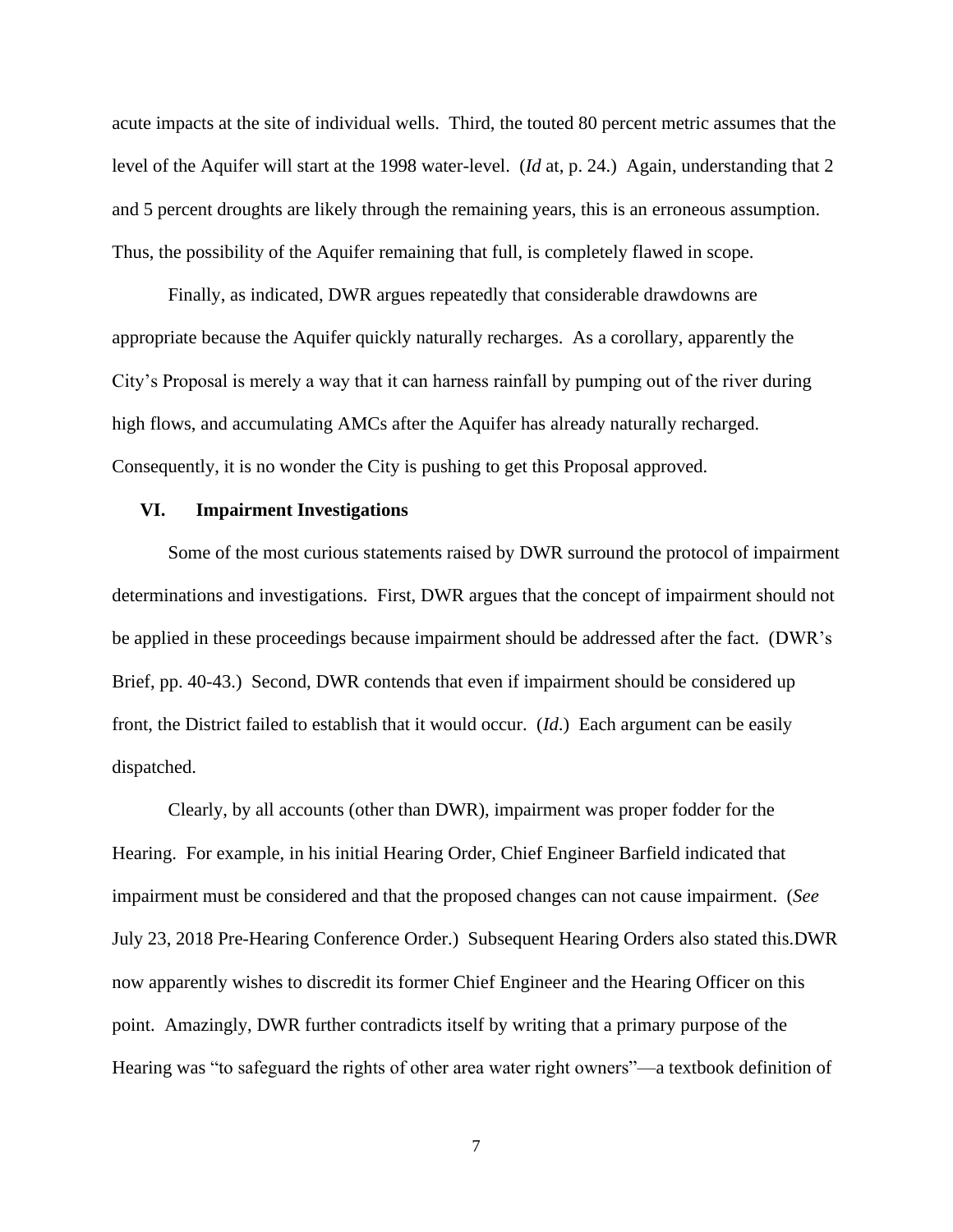precluding impairment. (DWR's Brief, p. 13). DWR also states that "DWR does not ever deny any kind of application or proposal because of a potential for impairment that is as speculative and unlikely as the one that the District and the Intervenors have raised here." (*Id* at page 40). This statement has so much wrong with it that is hard to figure out which part to refute first. First, it was not the District's (or Intervenor's) burden to show that the Proposal would cause impairment. Pursuant to multiple hearing orders and K.S.A. 82a-708b, it was the City's burden to demonstrate that the Proposal would *not* cause impairment. Second, DWR certainly does deny applications based on possible impairment. (*See, e.g*, Letter from DWR, dated February 2, 2021 regarding a change application filed on Water Right No. 15424 being denied due to impairment concerns and the applicant failing to demonstrate impairment would not be caused by the change).<sup>2</sup> The District can undoubtedly provide additional examples, if needed.

DWR's "opinion" that impairment won't occur with the City's Proposal is also baffling. It contends that the potential for impairment is speculative. (DWR's Brief, pp. 38-39.) Yet, in practically the same breath, DWR admits that certain domestic wells will be impaired. (*Id*.) Moreover, DWR provided no evidence, modeling, or testimony on impairment. The only witness to provide detailed analysis on the subject, Dave Romero, indicated that numerous forms of impairment will occur and that wells will be impaired inside and *outside* of the 660-foot domestic well spacing requirement. (District Brief, pp. 33-34).

#### **VII. Saturated Thickness**

Another separate, but related topic to impairment and overall impacts to the water table, is saturated thickness. The District devoted a considerable amount of time fleshing these arguments out during the Hearing. Here, DWR again attempts to provide new analysis and

 $2$ The District recognizes this is new evidence but it is only in response to a surprising new allegation of DWR. Consequently, both this letter and DWR's shocking contention can be ignored.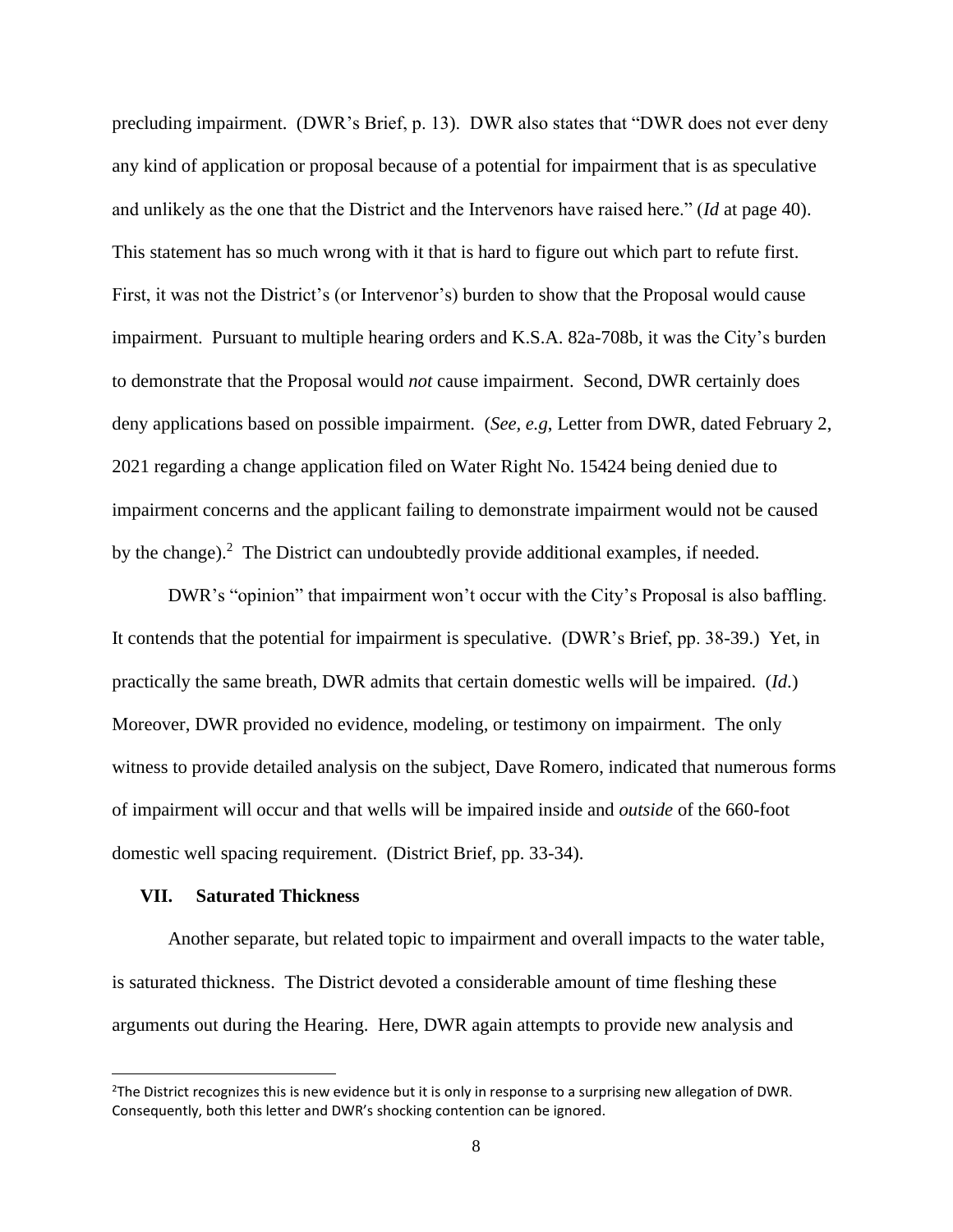testimony unsubstantiated by the record. For example, without any citation, DWR argues the Proposal "shouldn't be denied for this reason." (DWR's Findings, p. 17, fact 8.) In an arduous struggle to support this proposition, DWR compares the Aquifer to the Ogallala Aquifer, where considerable groundwater declines have occurred and managing levels of significant depletion is commonplace. (DWR's Brief, p. 52.) Consequently, DWR writes: "A proposal that leaves the Aquifer 65 or 70 percent full following a one-percent drought is still very much a reasonable proposal." (*Id*.) Again, DWR finds this reasonable because its "an area that sees much better natural recharge." (*Id*.) Again, this argument is not supported with any citation to the record, and apparently bolstered by a brand new "exhibit," as cited in footnote 218. (*Id*.)

Again, this argument is without merit. It is completely predicated on an unrealistic assumption that the Aquifer will head into a 1 percent drought virtually full. The reality of this best-case scenario occurring is simply highly unlikely, if not virtually impossible. Perhaps DWR is expecting this pre-withdrawal health of the Aquifer to be a necessary permit condition before AMCs can be withdrawn? Since these arguments on saturated thickness weren't made during the hearing, it is hard to fully understand the logic at this late juncture.

Also, the other arguments make little sense either. It is hard to understand how such considerable depletions and leaving the Aquifer "mostly full" is now somehow acceptable to DWR, especially when the City will not inject or replace the AMC water that is withdrawn. Moreover, the comparison to the Ogallala Aquifer—a completely unrelated and different water system—is also astonishing. It is like saying that considerable depletions in Kansas are appropriate because California has much worse water problems. It is the District's position that the Equus Beds Aquifer is a unique resource that should be carefully managed on its own merit and for its own sustainability. Perhaps DWR's one-size-fits-all approach exemplifies why local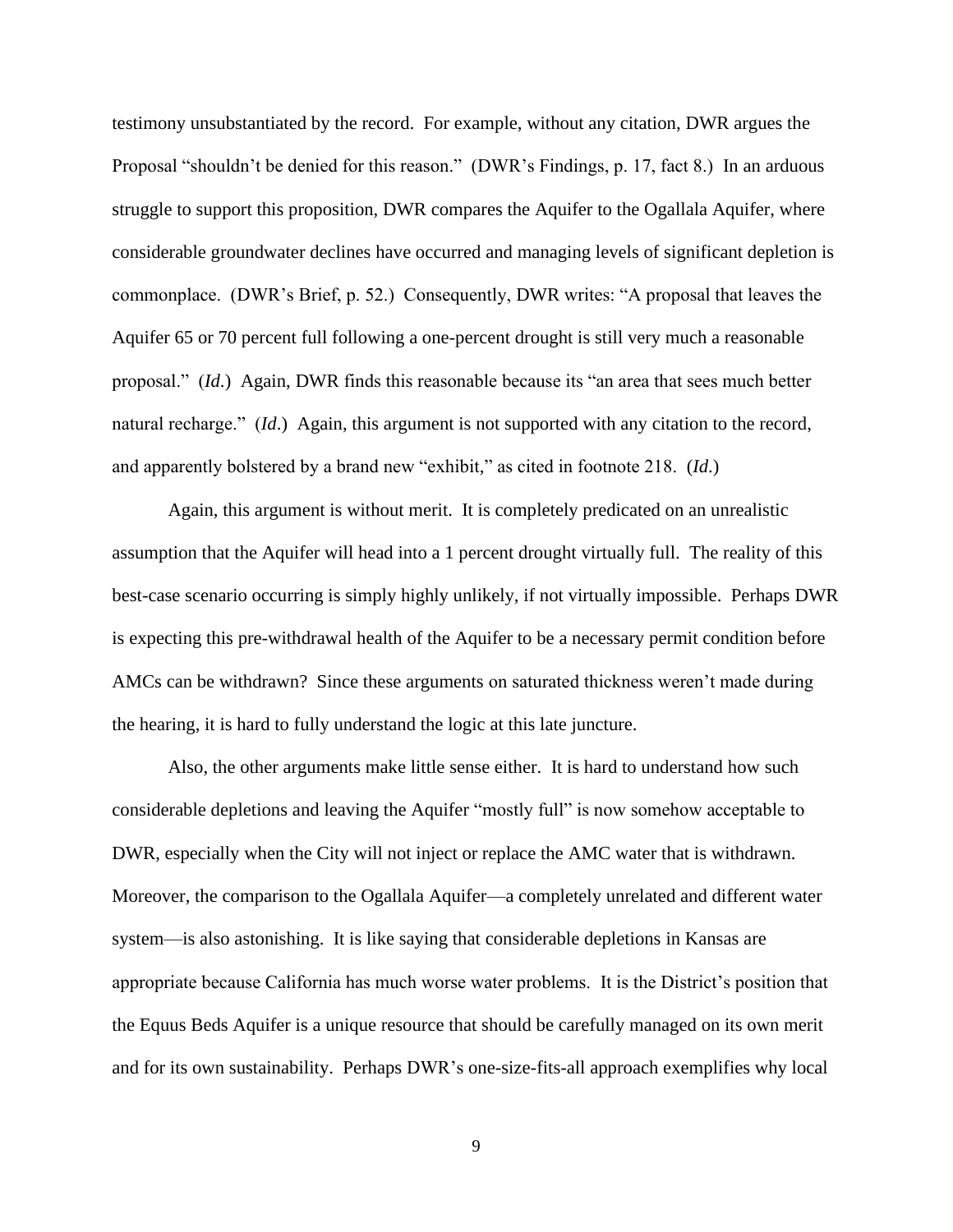groundwater management districts are instead best charged with employing practices carefully tailored to the aquifer underlying the unique respective region governed.

In addition to its new arguments on saturated thickness that are easily addressed, DWR attempts to discredit the District by saying that the District has never been concerned with saturated thickness in the past. This argument is verifiably wrong. It is also a brand-new argument raised for the first time in DWR's Brief. Had it been raised during the Hearing, the District could have amply buried the notion. Although it is an irrelevant argument and should be given no consideration since no testimony supported it, the District will quickly respond with just a few examples of how saturated thickness has been addressed by the District previously. However, several hours of testimony could have been devoted to this topic during the Hearing if the District knew DWR would raise this as a serious attack. For example, the District has employed a regulation to create an enhanced well spacing area. *See* K.A.R. 5-22-2d. The entire genesis of this regulation is to address an area with a limited saturated thickness and to protect senior water users from impairment. *See id*. Moreover, as established, the whole reason the District supported the 1993 levels previously was to protect saturated thickness and protect the public interest. No more precious space in this Response will be devoted defending this notion.

Finally, notably, DWR ignores all arguments the District made on practical saturated thickness. Its sole witness, Mr. Letourneau, said this was a concern and should be investigated. (District Brief, pp. 49-51.) It makes sense that this was ignored because it is an inconvenient argument for an agency pushing hard to get a Proposal approved. The District asks that the Hearing Officer give actual deference to the arguments made by the District on this subject since they were well-reasoned and supported by the record. The City's Proposal, simply put, results in disturbing saturated thickness and practical saturated thickness concerns.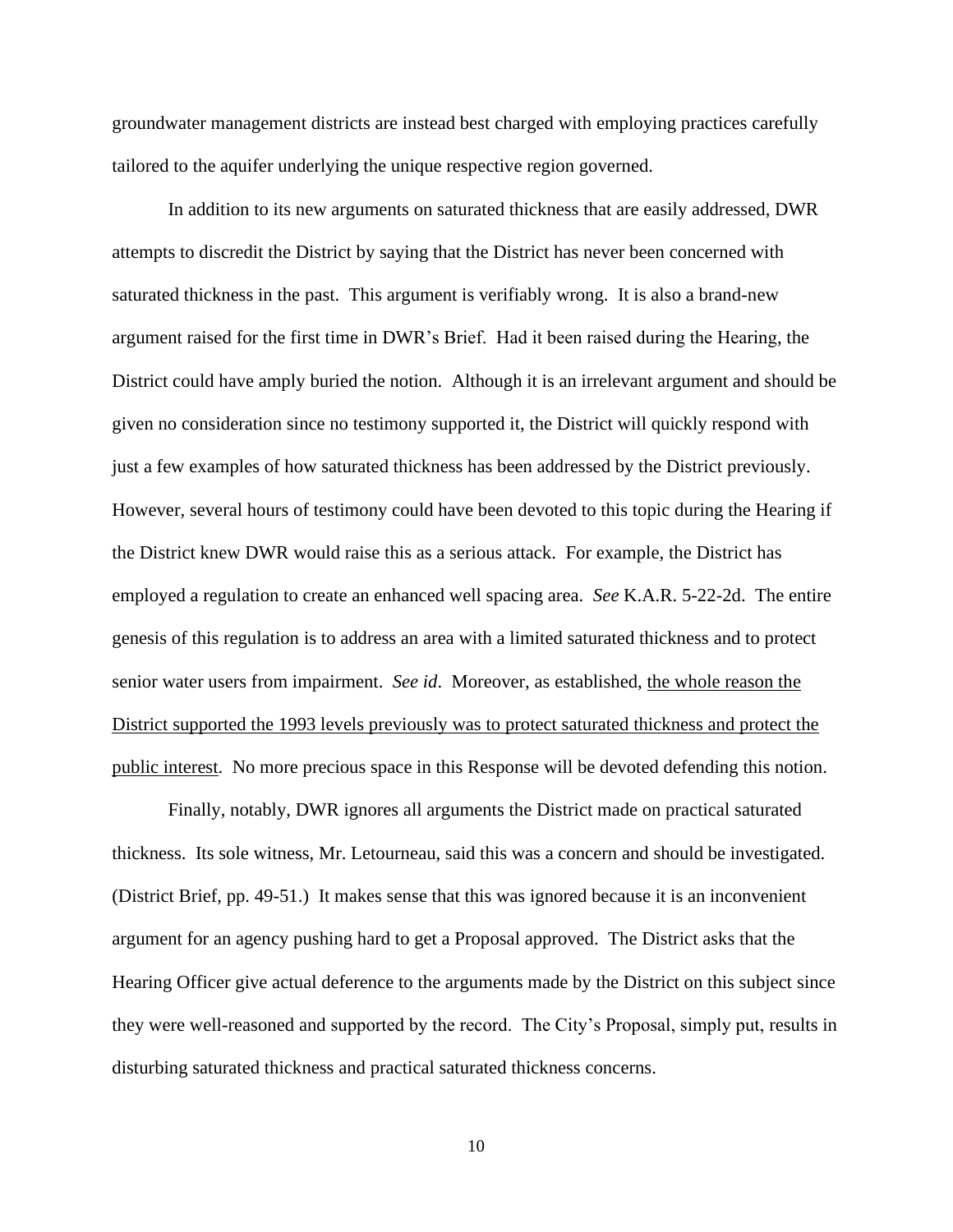# **VIII. Safe Yield**

DWR, unconvincingly, attempts to argue that safe yield does not apply to the AMC Proposal. The main arguments appear to be 1) a rewarming of the contention the Proposal is not a change or new application, 2) that AMCs constitute aquifer storage and recovery, and 3) that "the Proposal will leave the Aquifer approximately 80 percent full… and all of the city's wells will be governed by their authorized rates and annual quantities." (DWR's Brief, pp. 50-51.) All of these arguments have been addressed by the District. The District has established how this Proposal changes the analysis from when these permits were originally exempted from safe yield—i.e. no water added to the supply in the Aquifer, no storage occurring due to the City's actions, lowering the minimum index level is a fundamental change, etc.

However, the biggest red herring is DWR's continued 80 percent argument and the notion that the authorized rates and annual quantities will not change. Foremost, it has been established that the authorized rates and annual quantities listed in the permit are wholly irrelevant to determining the impacts that AMCs will have on the water supply or the harm to the Aquifer of lowering the minimum index levels. Moreover, DWR concedes that with the City's Proposal, at a minimum, depletions of 20 percent might occur during a drought. These depletions would result from water (AMCs) withdrawn by the City that it did not add to the Aquifer—accumulated as a reward for taking water from the Little Arkansas River *after* the Aquifer has recovered from natural recharge or because the City has taken water from Cheney Reservoir instead of first pumping its native water rights in the Aquifer.

In another section of DWR's Brief, it admits that depletions will occur and that this is not a reason to deny the City's Proposal because all water rights would accordingly be denied. (DWR's Brief, pp. 21, 36.) This argument hammers home the District's point in favor of safe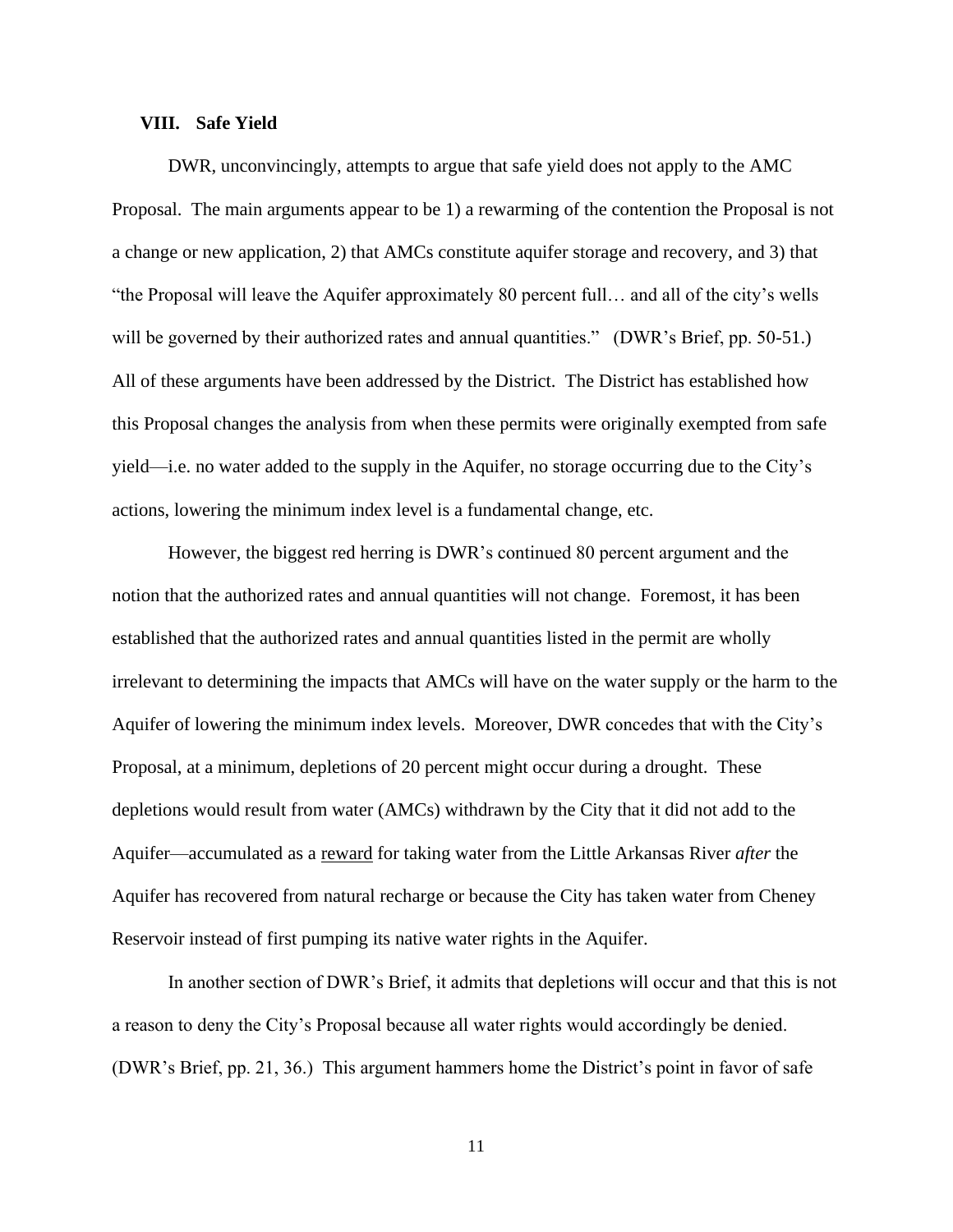yield applying. It is true that water rights will likely deplete a given quantity of water, but only to the extent the granting of the permit will not over-appropriate the supply. DWR admits that the City's Proposal will deplete the Aquifer. However, this argument somehow ignores the entire concept of safe yield. The established fact is that the Proposal changes the calculus from when *artificial* recharge credits were exempted from safe yield in the past. For all the reasons established in the District's Findings, safe yield must apply to the City's Proposal and it should clearly be denied for this reason.

## **IX. Expanding Consumptive Use**

DWR's Brief responds to the District's contention that the City will increase its consumptive use. DWR raises the new contention, without any analysis or citation, that "[t]he City is permitted to increase its consumptive use under its existing Project water rights." (DWR's Findings, p. 16, fact 1.) Thus, DWR reasons, "The fact that the Proposal may result in the City increasing the consumptive use of some Project water rights is not fatal to the Proposal." (*Id*.) Thus, as a threshold matter, apparently to save face, DWR is finally acknowledging that the City's project could increase the consumptive use. (*See id*.)

DWR next recognizes K.A.R. 5-5-3 as prohibiting an increase in a water right's consumptive use. (DWR's Findings, p. 10, l. 2.) However, it contends this regulation only applies to vested or perfected water rights. (*Id*.) However, a review of any multitude of DWR files would demonstrate that it has consistently not allowed the expansion of the consumptive use of a water permit during the perfection period. For example, DWR regulation K.A.R. 5-5-10 restricts the amount of acres that can be added to the place of use of an irrigation water right to prevent an increase in the consumptive use. DWR applies this regulation to not only vested and certified water rights, but also to water permits that are still in the perfection period and therefore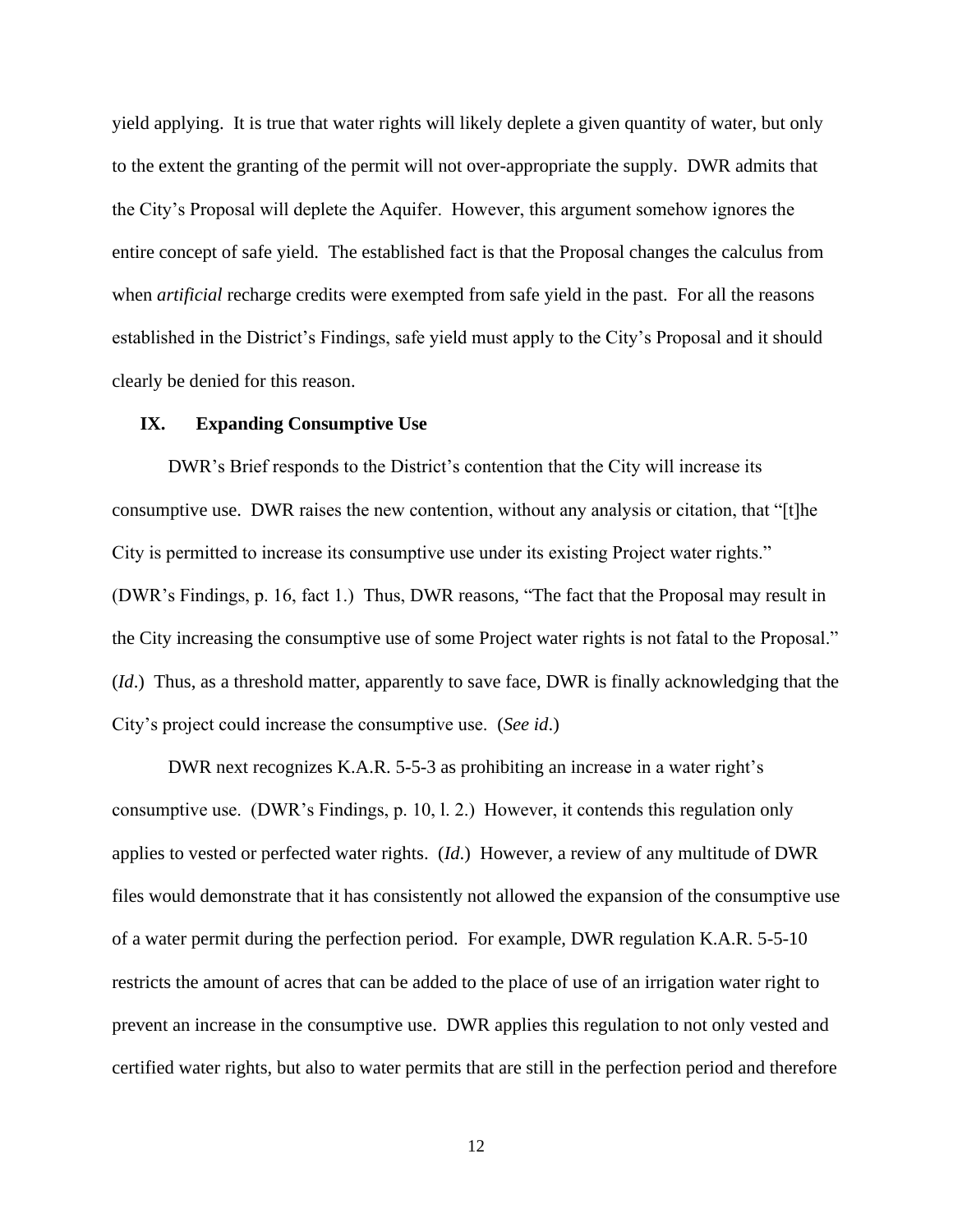not yet certified. If this new argument had been raised prior to or during the Hearing, an open records request could quickly have countered this contention.

Despite the previous contentions, DWR shuffles full circle and states "the City would not be entitled to any more water under the Proposal than it already is." (DWR's Brief, p. 21.) Although DWR does not cite any testimony for this contention or explain how this is the case, the District reiterates all its prior arguments about how the City will double its consumptive use of water. The District supported this contention through actual analysis and testimony on the record. DWR also again contends that the City would be limited by "annual authorized quantities and rates" for its recharge and recovery wells and the "limit on the withdrawal of recharge credits will remain the same." (*Id*. at p. 26.) This is merely a subterfuge by DWR. As supported in the Hearing, the City will be able to accumulate recharge credits much faster with AMCs in its toolkit. (*See, e.g*. District's Brief, pp. 52-53.) Further, the City applied for a host of new recharge credits withdrawal permits and then withdrew them. (*See* City's Exhibit 1, Proposal.) The City has indicated that it plans to refile those permits and seek future bank storage wells. (District's Brief, p. 20.) Further, lowering of the Minimum Index Levels allows the City access to groundwater that they do not have under the current 1993 water levels restrictions. Consequently, these existing "limitations" are irrelevant to an analysis of the City's Proposal.

DWR's next contention is perhaps the most fatal to its logic. It writes: "[T]he City would not use any water for artificial recharge under the Proposal. This is really a minimal difference, as *artificial recharge is not a consumptive use*." (DWR's Brief, p. 33 (emphasis added.) Although this is a brand new contention again, and this could be argued in many ways, this contention seals the District's argument. Using this logic, with AMCs the City would obtain a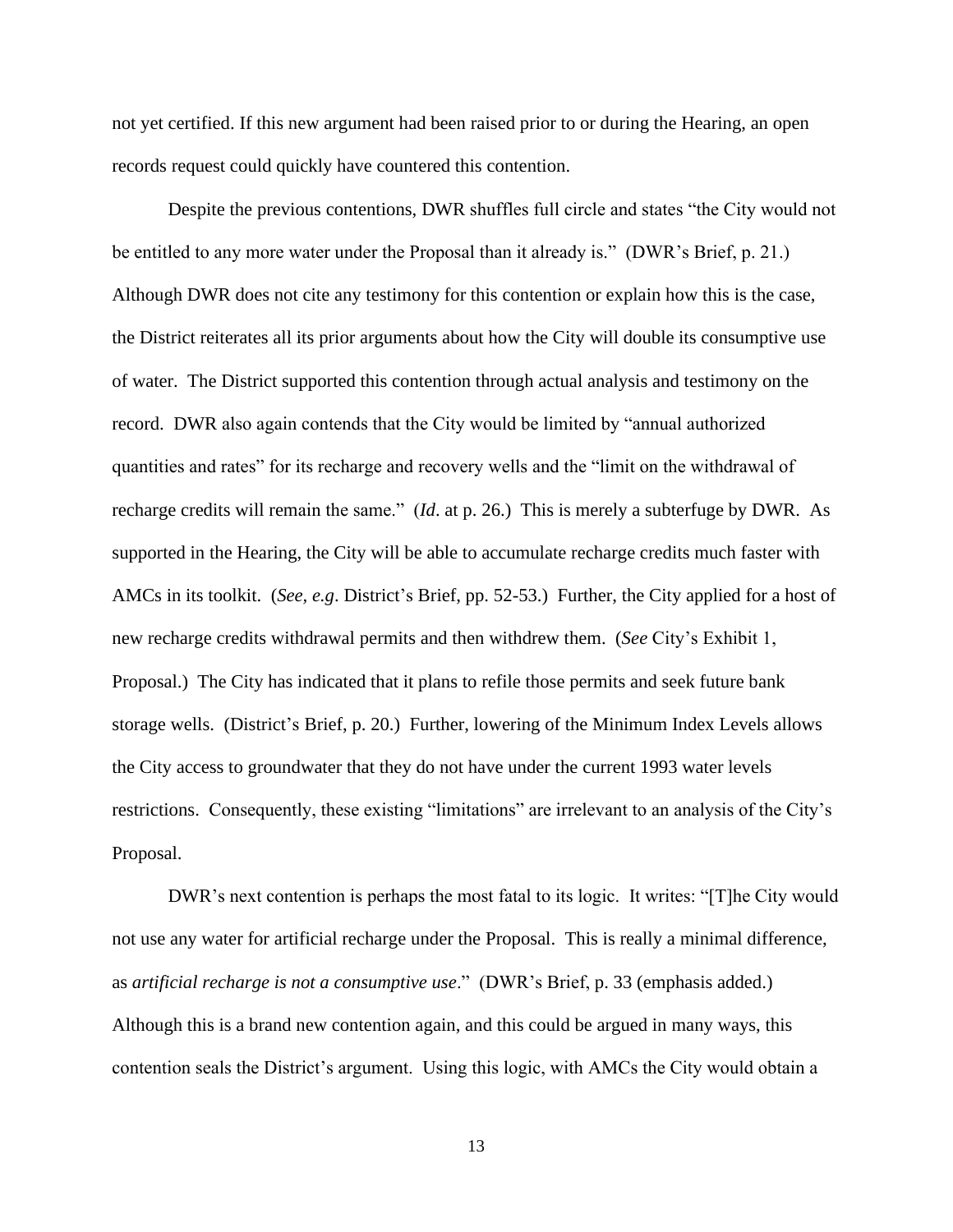consumptive use for pumping out of the river and another consumptive use for pumping out of the Aquifer. In contrast, with an artificial recharge credit, there would be no consumptive use when the water is pumped out of the Aquifer in the future because the City injected it, as the only consumptive use would be when the water is first diverted from the river at the surface water intake. DWR couldn't have better articulated how AMCs double the consumptive use.

Finally, again without any citation or analysis, DWR provides a cursory contradiction of its previous point: "The Proposal would not allow the City to magically have more water for consumptive municipal use than it had before. The City would simply be using more surface water and less native Equus Beds groundwater." (*Id*.) Although it is impossible to understand the reasoning or justification for this proposition, the District can only assume that DWR is again forgetting that AMCs will eventually be withdrawn from the Aquifer. Again, if anything, DWR's contentions only further solidify the District's arguments that the City's Proposal will expand the consumptive use made of water.

# **X. AMCs are a New Type of Beneficial Use**

The District maintains its well-supported argument that AMCs are not defined by statute or regulation, distinguishable from artificial recharge credits, and thus are a new type of beneficial use. Apparently understanding that it is impossible to explain how AMCs constitute artificial recharge credits, DWR has now argued that the Aquifer Storage and Recovery Regulations are largely inapplicable. (DWR's Brief, pp. 74-77.) Instead, DWR now provides new testimony that AMCs are apparently a form of a municipal use. (*Id.* at pp. 31-32.) At initial blush this first-time testimony should be ignored. Further, DWR provides no explanation for how an AMC somehow falls under the definition of municipal use. However, the District actually does not have a problem with DWR attempting this new testimony as it supports what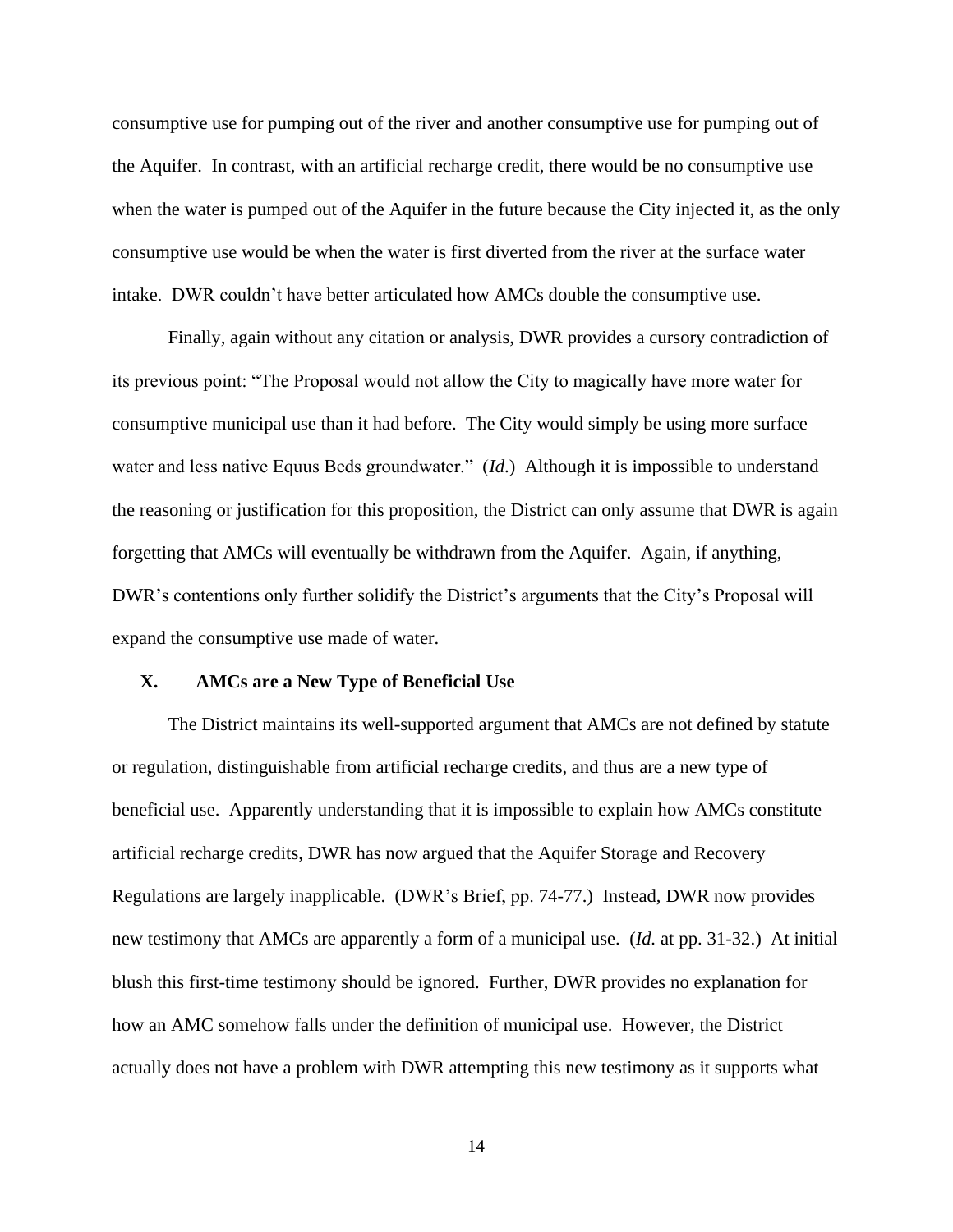the District has been saying from the commencement of the proceedings: AMCs are not a type of artificial recharge credit and don't fit anywhere within the types of blessed beneficial uses. DWR's new testimony actually supports the illusory nature of an AMC and helps establish its fictional existence.

# **XI. Minimum Desirable Streamflow**

DWR also argues that minimum desirable streamflow ("MDS") will not be impacted by the City's Proposal. (DWR's Brief, p. 47.) Again, DWR offers no citation for this contention as this was never substantiated during the Hearing. Despite DWR's attempt to craft new testimony in its Brief, the only witnesses that testified during the Hearing on the subject contended that MDS will be adversely impacted by the City's Proposal. (District's Brief, pp. 40-41.) This is the only testimony that should be considered and it is certainly the only conclusion in this regard supported by modeling and actual research.

Another argument that DWR breathes life into for the first time is the notion that MDS won't be impacted because diversions from the Little Arkansas River must cease if MDS falls below a certain level. (DWR' Brief, p. 49.) This argument has nothing to do with the District's arguments whatsoever. The District's concerns centered on when AMCs would be withdrawn and the effect of lowering the minimum index level. Under what circumstances Little Arkansas River water can be withdrawn is obviously wholly irrelevant to any concept discussed in the hearing on MDS. DWR certainly could offer no modeling or testimony on this subject at the Hearing because cross-examination would have immediately rendered the position obsolete.

Next, DWR argues for the first time in its Brief that there is no evidence of an interconnection between groundwater and surface water within the Aquifer area such to an extent the groundwater pumping can impact streamflow. (DWR's Finding, p. 12, fact 9; DWR's Brief,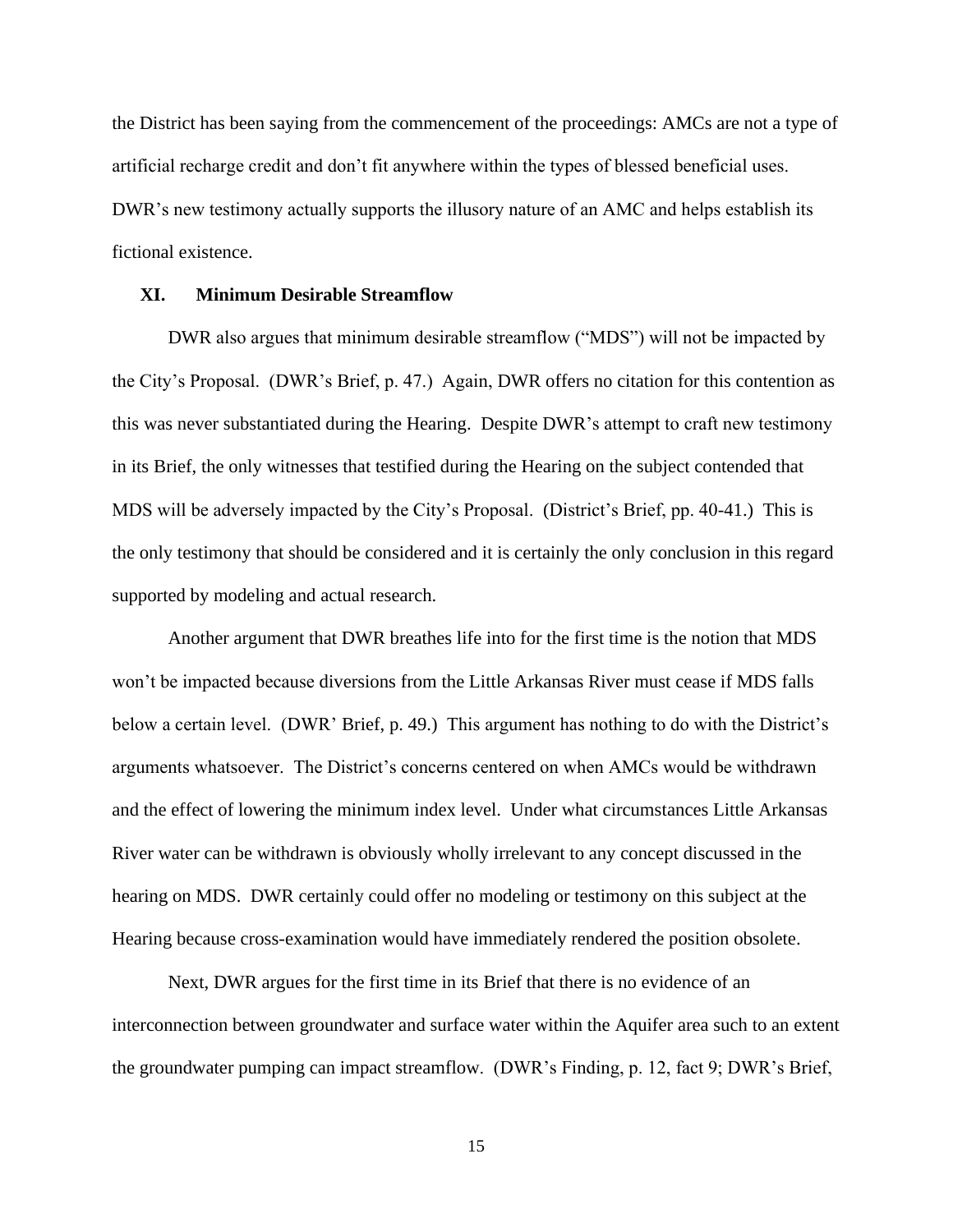p. 48.) Like other new arguments lacking support in the record, this one is equally stunning. First, the detailed modeling offered by the District's experts demonstrated this connection and the impact the City's Proposal will have on MDS. Had DWR attempted to discredit such an axiomatic concept during the Hearing, the District could have responded with extensive testimony and evidence supporting the connection. However, because the District is confident this new testimony will not be afforded any deference, the District will not provide a new academic analysis at this juncture. However, it merits noting a few aspects that were mentioned during the Hearing to dispatch with this surprising contention. First, bank storage wells rely on the hydrologic connection between river water and groundwater. (See ASR Phase I Initial Order and associated ASR Phase I Water Permits.) Also, the District has put into place river nodes on the Little Arkansas River to account for the groundwater/surface water interaction and quantify the amount of groundwater lost to the river for safe yield calculations (*See* K.A.R. 5-22-7). Additionally, as a further recognized demonstration of the interconnection between the Aquifer and the Little Arkansas River, the District's well spacing regulation K.A.R. 5-22-2 requires nondomestic wells to be located a distance (at least 1,320 feet) from the Little Arkansas River so as to not impact stream flow.

Finally, DWR argues that if MDS is impacted for more than 7 consecutive days, pumping can be shut down. (DWR's Brief, p. 47.) This "administration of water rights… continu[es] only as long as is necessary to restore MDS." (*Id*.) We know that if the minimum index level is lowered and AMCs are withdrawn, MDS will be adversely impacted for far longer than 7 days. (District's Brief, pp. 40-41; District Exhibit 68.) Thus, although AMCs and lowering the Minimum Index Levels should under no conditions be approved, if they were somehow approved, the District supports permit conditions that the withdrawal of AMCs must cease if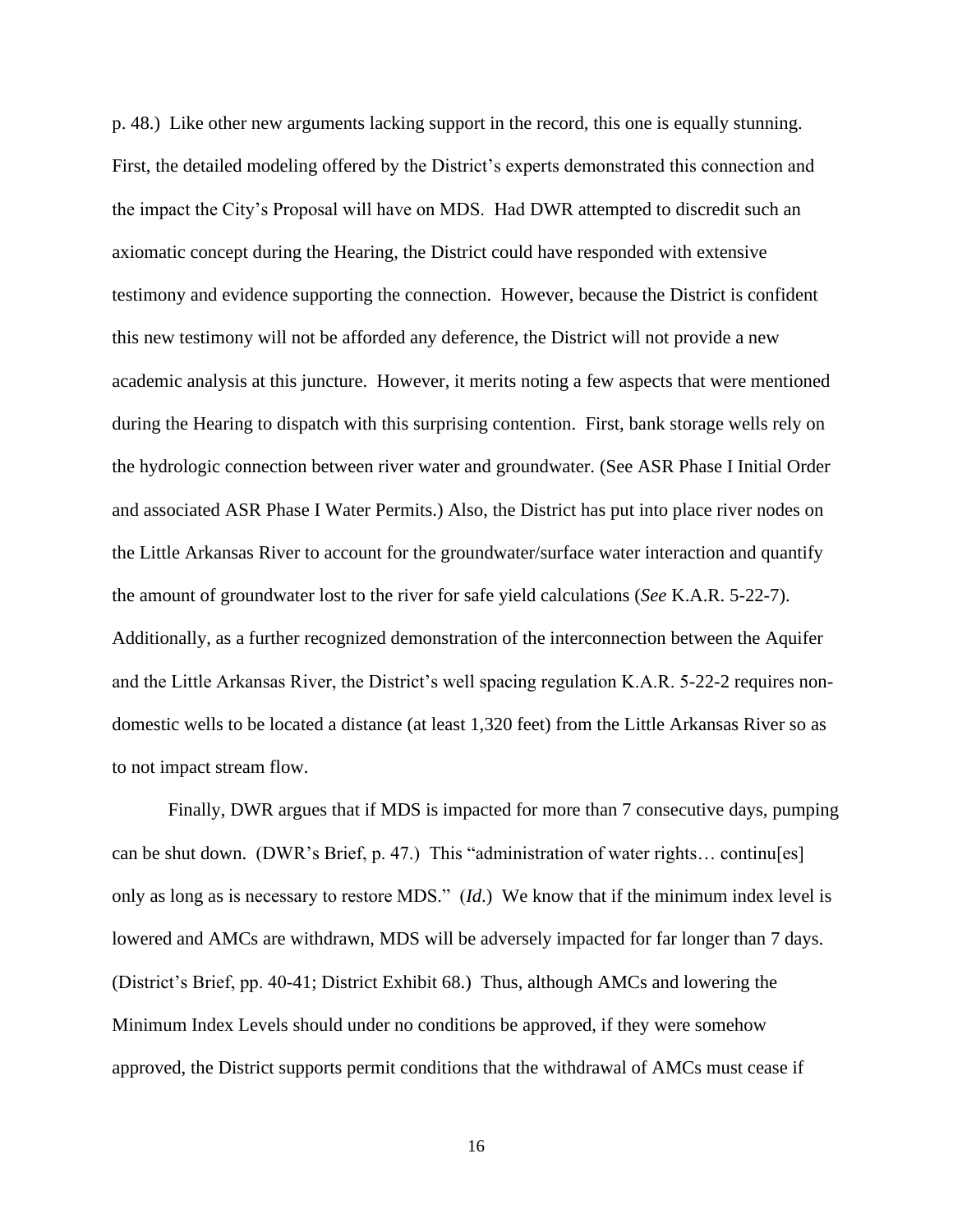MDS is impacted for more than 7 days, and that withdrawal of any recharge credits (physical recharge credits or AMCs) must also cease if groundwater levels are below the current Minimum Index Levels (1993 levels) and MDS is impacted for more than 7 days. DWR's logic in this regard will ensure that AMCs, which should never be accumulated in the first place, won't be withdrawn during a time of a drought and negatively impact MDS and that the current minimum index levels won't be lowered.

#### **XII. Water Quality**

DWR argues that the City's Proposal will "improve water quality." (DWR Brief, p. 24.) Once again, the only citation to this new contention, found in footnote 110, is the City's Exhibit 1, and a reference to Attachment H regarding the migration of the chloride plume. (*Id*.) However, it remains uncontested that the only party that *modeled* water quality and demonstrated how the Proposal would undermine water quality is the District. (District's Brief, p. 32; District Exhibit 68.) Merely indicating that the chloride plume can migrate when the water table drops is far from a modeled application of the City's Proposal to water quality. The District's/Intervenor's evidence in this regard remains the only substantiated or credible evidence. A cursory statement by DWR that water quality will be improved cannot salvage the City's or DWR's failure to model this concept. It merits pointing out again that it is the City's, and not the District's, burden of proof on this point.

#### **XIII. Special Attention to Pronounced Dangers of Lowering the Minimum Index Level**

Perhaps the most harmful aspect of the City's Proposal is lowering the minimum index level. DWR even writes, "Former Chief Engineer David Pope found when he approved Phase I of the Project that the public interest would be protected if recharge credits were not withdrawn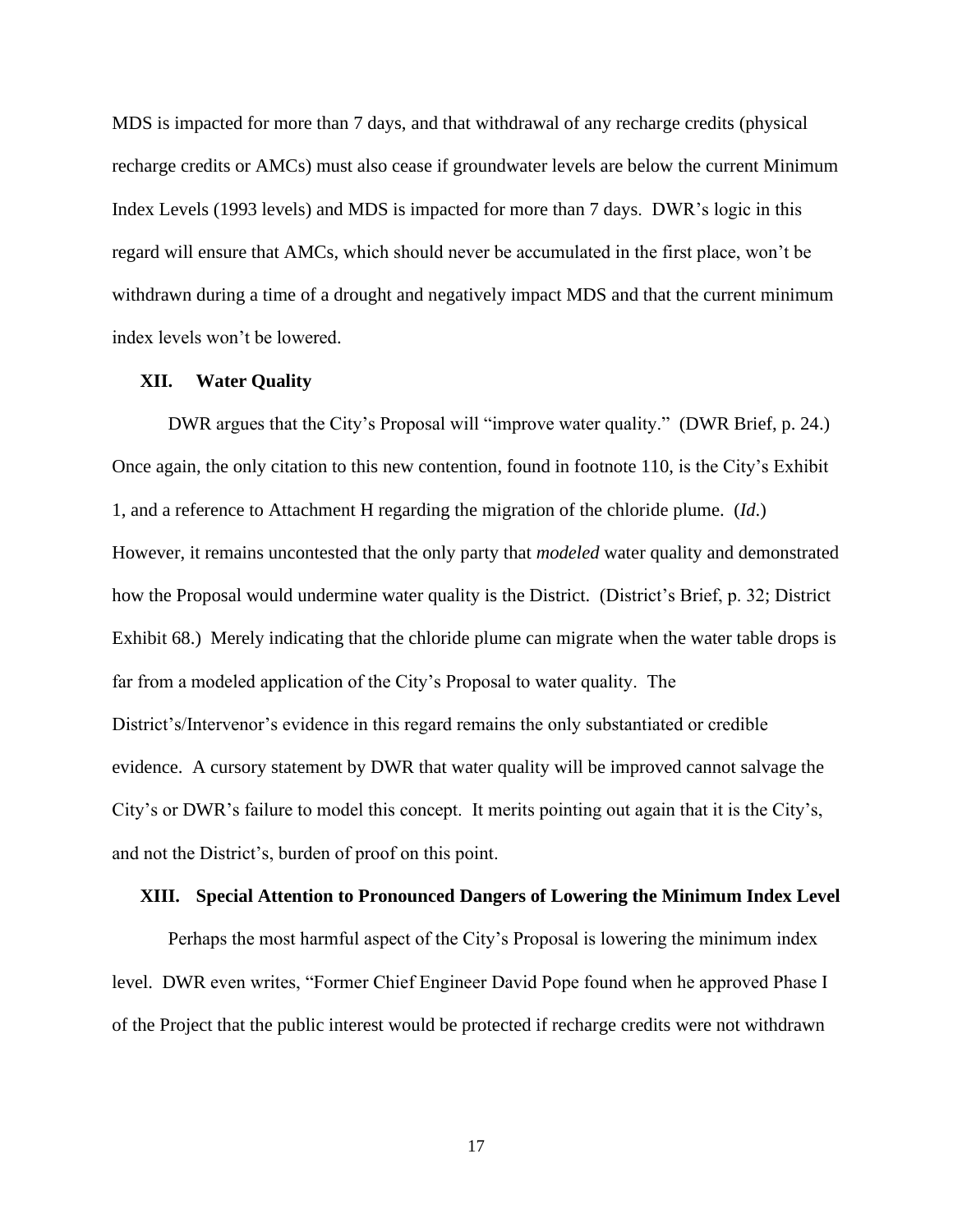when water levels were below the established minimum index level." (DWR's Brief, p. 5, FN 23.) This aspect of the Proposal certainly must be denied.

# **XIV. A Change Application or New Permit is Required**

DWR further disagrees that a new permit or change application is needed for the City's Proposal. They contend it is not a "true" change application despite the District's argument that there are two points of diversion. (DWR's Findings, p. 14, fact 4; DWR's Brief, p. 34.) Little explanation is offered for this distinction other than the contention that the City is "already authorized to operate both its surface water intake on the Little Arkansas River and its recharge and recovery wells in the Equus Beds Wellfield." (DWR's Brief, p. 35.) Consequently, DWR acknowledges, "It is true that the City would utilize two sources of water and two points of diversion under the Proposal." (*Id*.) The mere fact that the City can already pump from the Aquifer does not guarantee it the right to increase its pumping from the Aquifer. No irrigator with a water right would ever argue that since it already has a right to irrigate from the Aquifer, it can double its consumption of that groundwater in the future. The City will also undoubtedly use this Proposal as a vehicle to expand its consumption from the Aquifer in the future: the City indicated that it plans to apply for new permits, much in the same way the City had filed 30 additional Phase II application before withdrawing them and that the City has already planned for Phase III of the ASR Project (District's Brief, pp. 20-21.)

Moreover, this distinction ignores the fact that AMCs are not artificial recharge and the "authorization" the City already has to divert water out of the Aquifer through the Project is limited to artificial recharge credits. As indicated, DWR argues that AMCs are not artificial recharge and artificial recharge is not a form of consumptive use. (DWR Brief, p. 33.) Thus, the contrapositive must also be true: AMCs are a form of consumptive use. Consequently, the City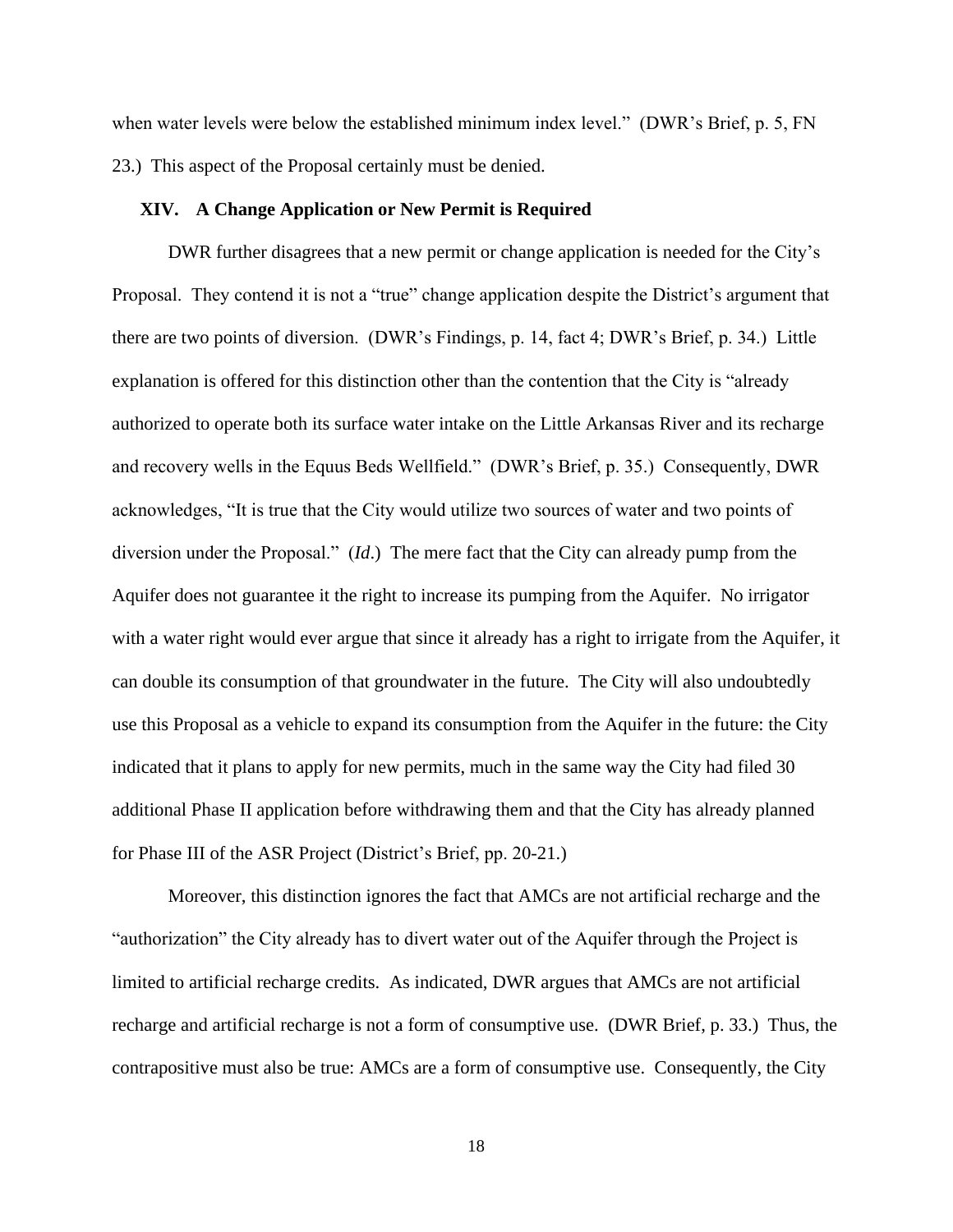is obtaining a diversion for one form of consumptive use out of the river and *another* diversion for an additional form of consumptive use out of the Aquifer in the form of AMCs. Likewise, DWR argues that withdrawing AMCs from the Aquifer is a municipal beneficial use of water. Consequently, DWR has trapped itself with its own circular arguments: either AMCs require a change in the point of diversion (a change application) or seek a brand new consumptive use of water (a new application). Either way, the City's failure to pursue a new or change application is fatal to its Proposal.

The District's refutes DWR's new claim that K.S.A 82a-711 does not apply to the City's Proposal. This contention is also addressed in the District's Response to the Intervenor's Findings. Clearly, it is impossible to review a change pursuant to K.S.A. 82a-708b without relying on the standards that must be met as described in K.S.A. 82a-711. By DWR's logic, K.S.A. 82a-711 should not be taken into consideration when reviewing a change filed pursuant to K.S.A. 82a-708b. However, the DWR Program Manager and the KDA Chief Counsel both disagree with this notion, as demonstrated by the attached letter, dated April 17, 2020, from Lane Letourneau, and the attached letter, dated October 12, 2020, from Kenneth B. Titus.<sup>3</sup> These letters are regarding a change application unrelated to the City's Proposal, in which both letters describe how the change application filed on Water Permit No. 48676 (and therefore also Water Right No. 40518) does not comply with K.A.R. 82a-708b *and* K.S.A. 82a-711. In fact, the April 17, 2020 letter contains the following statement "Further, K.S.A. 82a-708b requires that the same standards used in approving new applications also be applied to change applications, and pursuant to K.S.A. 82a-711, the (change) Application appears to violate K.S.A. 82a-711(b)(2), (4), and (5)." Although Water Permit No. 48676 is not related to Phase II, interestingly it is

<sup>&</sup>lt;sup>3</sup> Again, this is brand new evidence carefully measured to respond to brand new "ambush" arguments by DWR.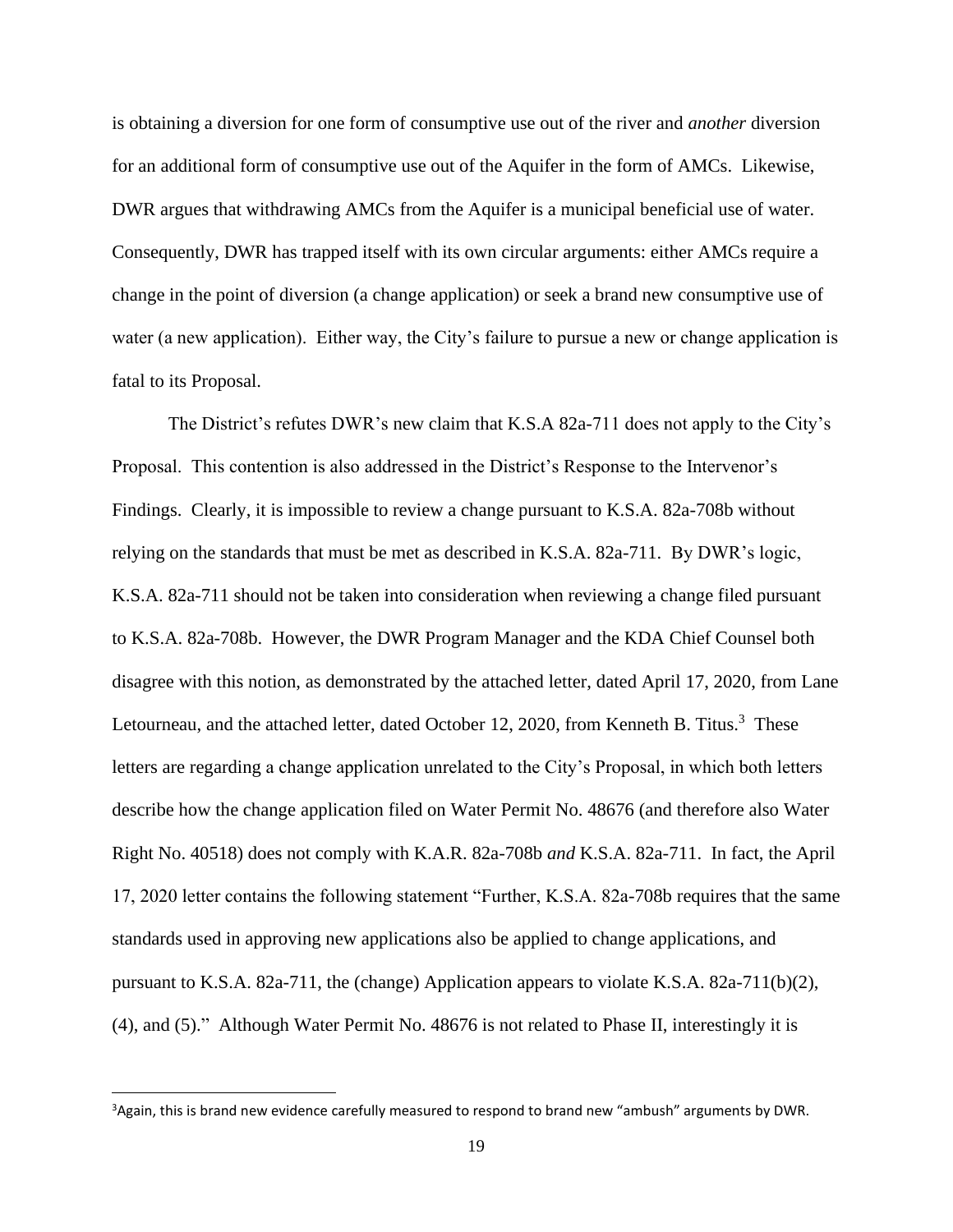located just south of the basin storage area. The reasons for denial of the change application, as stated in the referenced letters, are based on DWR's determination that the change application does not comply with K.S.A. 82a-708b and K.S.A. 82a-711, despite the application complying with all applicable regulations. Coincidently, the reasons stated for denial are some of the same reasons the District has demonstrated that the Proposal must be denied: safe yield, impairment, water quality impacts, and different source of water. Clearly, this dispatches DWR's argument that K.S.A. 82a-711 does not apply to the Proposal, unless DWR has chosen to not apply these standards uniformly to all changes.

## **XV. An AMC Is Nothing More than a Prohibited Passive Recharge Credit**

DWR disagrees that AMCs constitute passive recharge credits. In fact, once again, without any citation, it writes that AMCS are "demonstrably not passive." (DWR's Findings, p. 13, fact 14.) The rudimentary distinctions made by DWR, however, are paper thin: 1) that the source of the water is Little Arkansas River water and 2) that the water is passed through the ASR facility. (DWR's Brief, pp. 59-60.) The argument regarding the source of the water is impossible to understand. It is incredible that DWR is even arguing that Little Arkansas River water is somehow exempted as a source of water that qualifies for passive recharge credits. If this were true, there are many irrigators that have surface irrigation rights to this water. This would open the floodgates to irrigators and other users to earn credits for pumping out of the Little Arkansas River in lieu of the Aquifer.

The second distinction focuses on the infrastructure. DWR distinguishes Cheney, El Dorado Reservoir, and the Arkansas River as not being "connected to the City's Project treatment plant by any physical infrastructure." (*Id*. at p. 60.) But the City's witnesses testified that these sources of water could conceivably be connected to the Project infrastructure. (*See*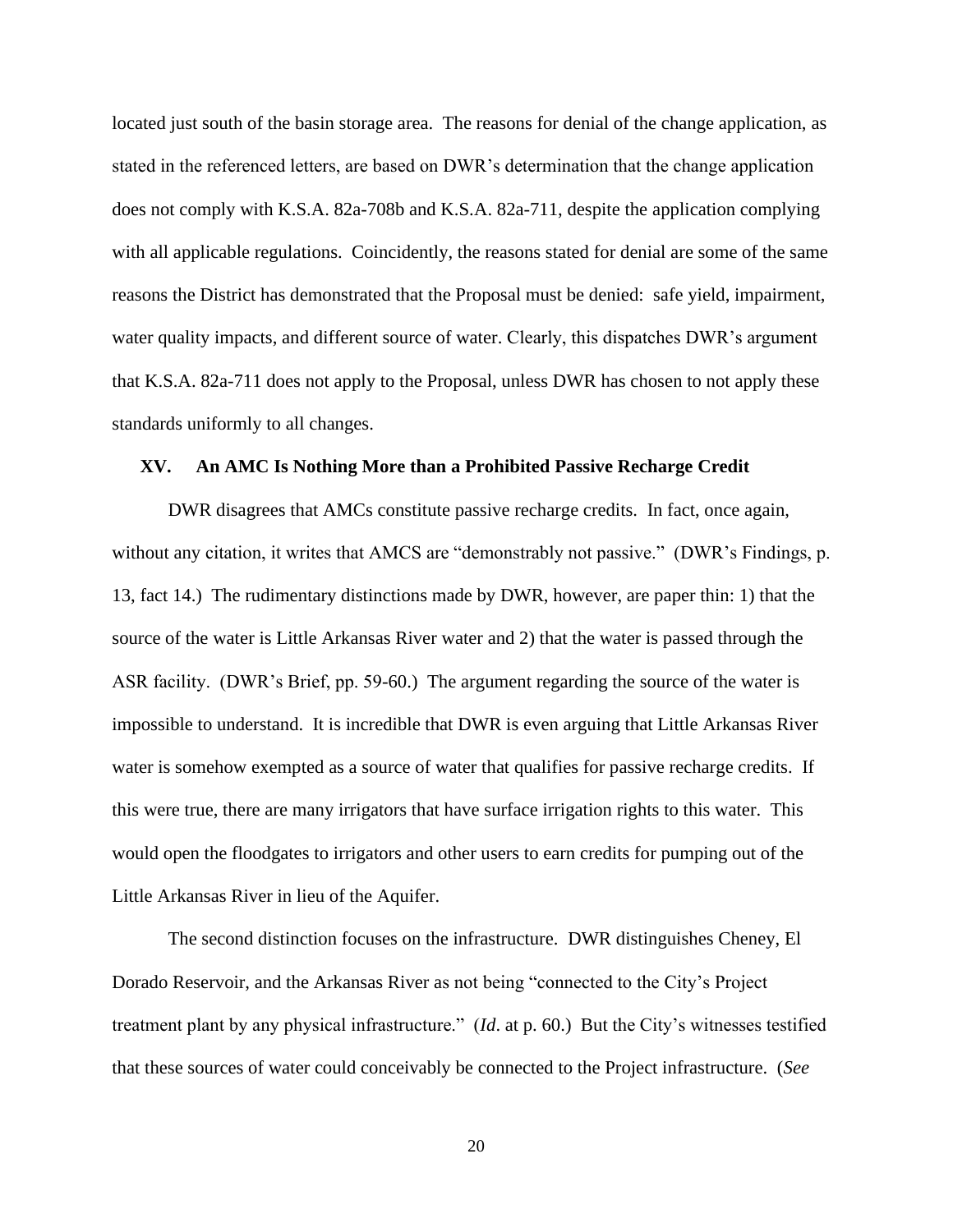Testimony of Henry.) Thus, making this distinction would also open a Pandora's Box and the City could accumulate extensive passive recharge credits simply by connecting to the Project infrastructure. This nonsensical logic certainly doesn't sell under any stretch of the imagination.

DWR also attempts to bolster its argument by excoriating the District's reliance on the definition of passive recharge credits established in the Phase I Order. First, DWR argues for the very first time that David Pope did not attempt to define passive recharge credits, but merely intended to identify an example, as evidenced by the use of an "i.e." (DWR's Brief, pp. 58-59.) This is brand new testimony that is obviously not supported by the record. However, the phraseology used is obviously very broad in referring to "water which the City could have legally pumped, but did not pump." (Phase I Order, p. 2, para. 10.) A plain reading of the language clearly identifies this isn't just a specific example—like pumping from Cheney Reservoir—but a broad definition. Further, while Mr. Pope offers the only sensible definition, DWR fails to offer an alternative explanation for what constitutes a passive recharge credit. Regardless, a few pages later DWR contradicts itself by maintaining there is "no legally binding *definition*" of passive recharge credits. (DWR's Brief, p. 58 (emphasis added).) This statement assumes that passive recharge credits were in fact defined, but that definition is not binding. DWR offers no explanation for how it can pick and choose which parts of the prior Phase I and II Orders are not binding. DWR does concede that former Chief Engineer Pope is the only one to have elaborated on the concept of passive recharge credits in an Order. (DWR's Finding, p. 11.) However, Mr. Barfield also prohibited passive recharge credits in the Phase II Order.

However, there is no need to speculate as to whether David Pope believed that AMCs were passive recharge credits. Mr. Pope testified in the Hearing, and in his expert report, that AMCs were nothing more than passive recharge credits. (District Exhibit 2.) Yet, without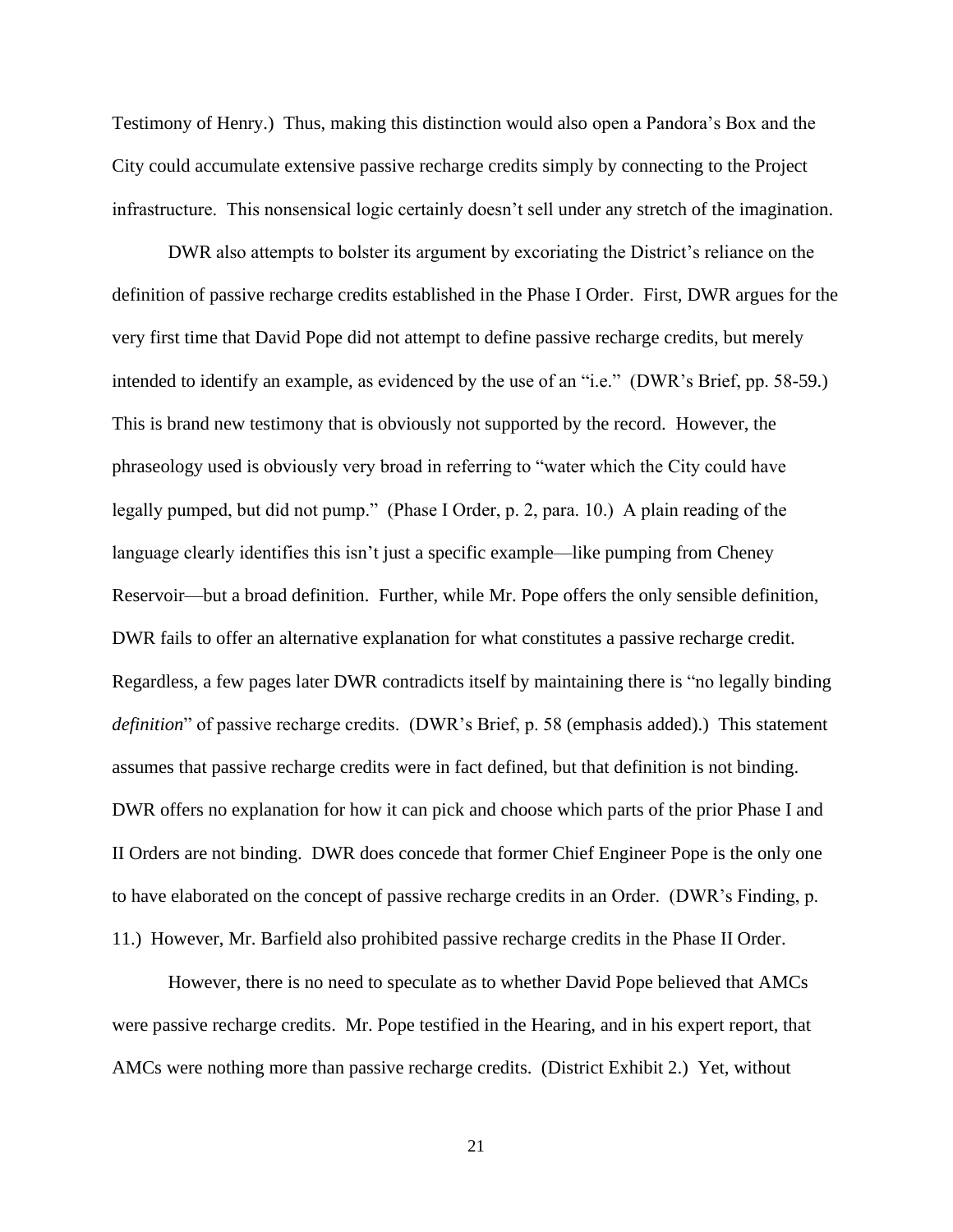authority, DWR testifies in its Brief that Mr. Pope never could have envisioned AMCs when he created his definition of passive recharge credits. (DWR's Brief, p. 59.) DWR knew that it would be futile to make this argument during the Hearing when Mr. Pope could crucify such as notion. Thus, it waited to raise this argument for the first time in its Brief. This attempt should thus be a complete nonstarter.

# **XVI. Permit Conditions**

Since the Intervenors address permit conditions extensively, these points raised by DWR will be included in the Response to the Intervenor's Findings, and are incorporated herein.

## **XVII. The Clawson Case Controls**

Since the City and DWR mirrored each other's arguments with respect to *Clawson*, this will be addressed in the response to the Intervenors Brief and are incorporated here.

# **XVIII.The Concept of a Functional Equivalent**

DWR attempts to again revert back to the fictional concept of a functional equivalent. Again, this argument is supported solely by the fact that David Barfield attached this label. This should be offered little probative value since Mr. Barfield didn't even testify, and his contention was never subject to cross-examination. Indeed, the District would have welcomed that opportunity. DWR does argue that through AMCs and physical recharge credits the same amount of water will be withdrawn. (DWR's Brief, p. 29.) This argument has already been discredited as AMCs leave the City's native water rights intact and don't inject any water into the Aquifer. Also, there is no definition or allowance of a functional equivalent standard in Kansas Water Appropriation Act laws or regulations.

# **XIX. The KWAA**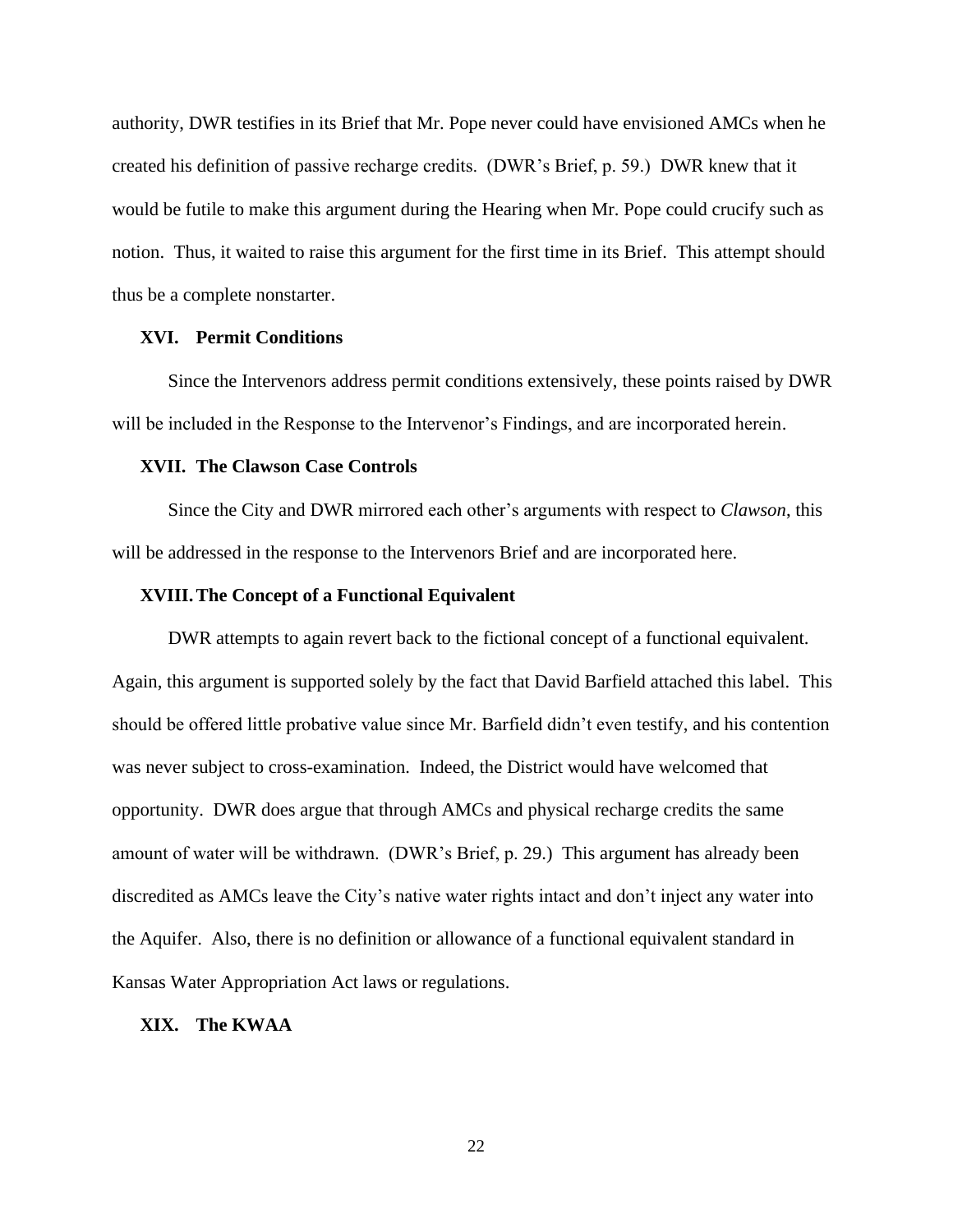DWR makes a scant attempt to refute the District's arguments concerning the KWAA. However, DWR argues that it applies the "prior appropriation doctrine only when (sic) *water supply is insufficient*… or when an impairment is occurring." (DWR's Finding, p. 14, fact 16 (emphasis added).) This directly supports the District's argument: the District has shown that the water supply is over-appropriated and the City's new Proposal violates safe yield—AMCs will appropriate water dedicated to more senior users that the City never placed in the Aquifer in the first place. Further, DWR admits that the City's ASR rights are junior to these users. (DWR's Brief, p. 71 (Noting, "It is true that the City would, at least at times, be exercising junior water rights under the Proposal.")). The District incorporates all of its prior arguments and has made a clear showing that the KWAA will be violated by the City's Proposal.

# **XX. Standing**

DWR's points on standing are addressed in the Response to the Intervenors' Findings.

## **XXI. Role of GMD**

With little analysis or explanation, DWR contends that it is not the District's role to help manage the Aquifer as it relates to an Aquifer Storage and Recovery Project. By bootstrapping language out of K.S.A. 82a-1020 (i.e. "insofar as it does not conflict with the basic laws…"), DWR essentially argues that K.S.A. 82a-706 preempts a groundwater management district's ability to manage an aquifer (arguing that the Chief Engineer "shall enforce and administer… laws… pertaining to the beneficial use of water and shall control, conserve, regulate, allot, and aid in the distribution"). (DWR's Brief, pp. 20-21.) This construction of the statute actually supports the District's argument. Furthermore, DWR conveniently chose to ignore the rest of K.S.A. 82a-1020 that states in part: "It is hereby recognized that a need exists for the creation of special districts for the proper management of the groundwater resources of the state...," and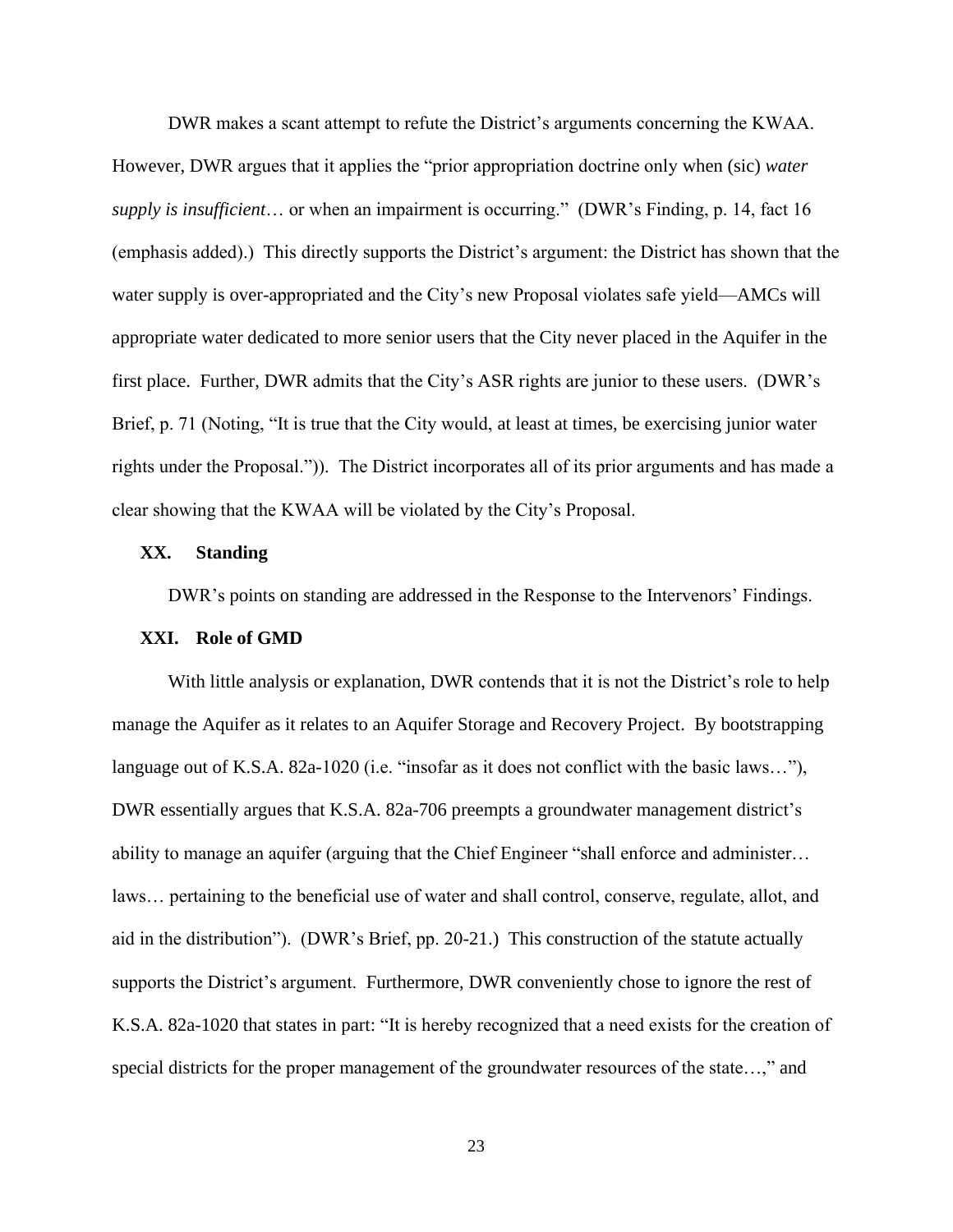"[i]t is the policy of this act to preserve basic water use doctrine and to establish the right of local water users to determine their destiny with respect to the use of the groundwater insofar as it does not conflict with the basic laws and policies of the state of Kansas." (K.S.A. 82a-1020.) The simple fact is, management of the Equus Beds Aquifer is clearly the role of the District, and not DWR's role. DWR's role is to issue and administer water rights. In fact, the concept of aquifer management does not appear anywhere in the KWAA or associated laws and regulations. The District's approved Management Program states that the goal of the District is to manage the aquifer on a safe yield principle to prevent groundwater mining and also protect water quality, which is exactly why the District opposes the City's Proposal. DWR contends that the Aquifer at 80 percent full (or even 65-70 percent full) after the City pumps recharge credits is acceptable. The District disagrees based on the stated goal of the District Management Program. DWR has no authority to determine what level of fullness the aquifer should be at; it is clearly the District's role. Likewise, the District is responsible for reviewing ASR annual accounting reports related to physical recharge. (See K.A.R 5-12-2.) This establishes the District's clear role in managing the ASR Project. DWR even contradicts its own argument that the District doesn't have authority when it writes, "K.A.R. 5-12-4 pertains to a groundwater management district's authority to recommend rules and regulations related to aquifer storage and recovery monitoring and accounting requirements." (DWR's Findings, p. 15, fact d.2.)

#### **XXII. Application of Regulations**

DWR does spend some time addressing the application of the regulations. It makes the self-defeating argument that "the Proposal does not constitute an application to appropriate water." (DWR's Findings, p. 14, fact 1.) Consequently, "Most of [the regulations that govern aquifer storage and recovery projects] are not directly applicable to the Proposal." (*Id*.)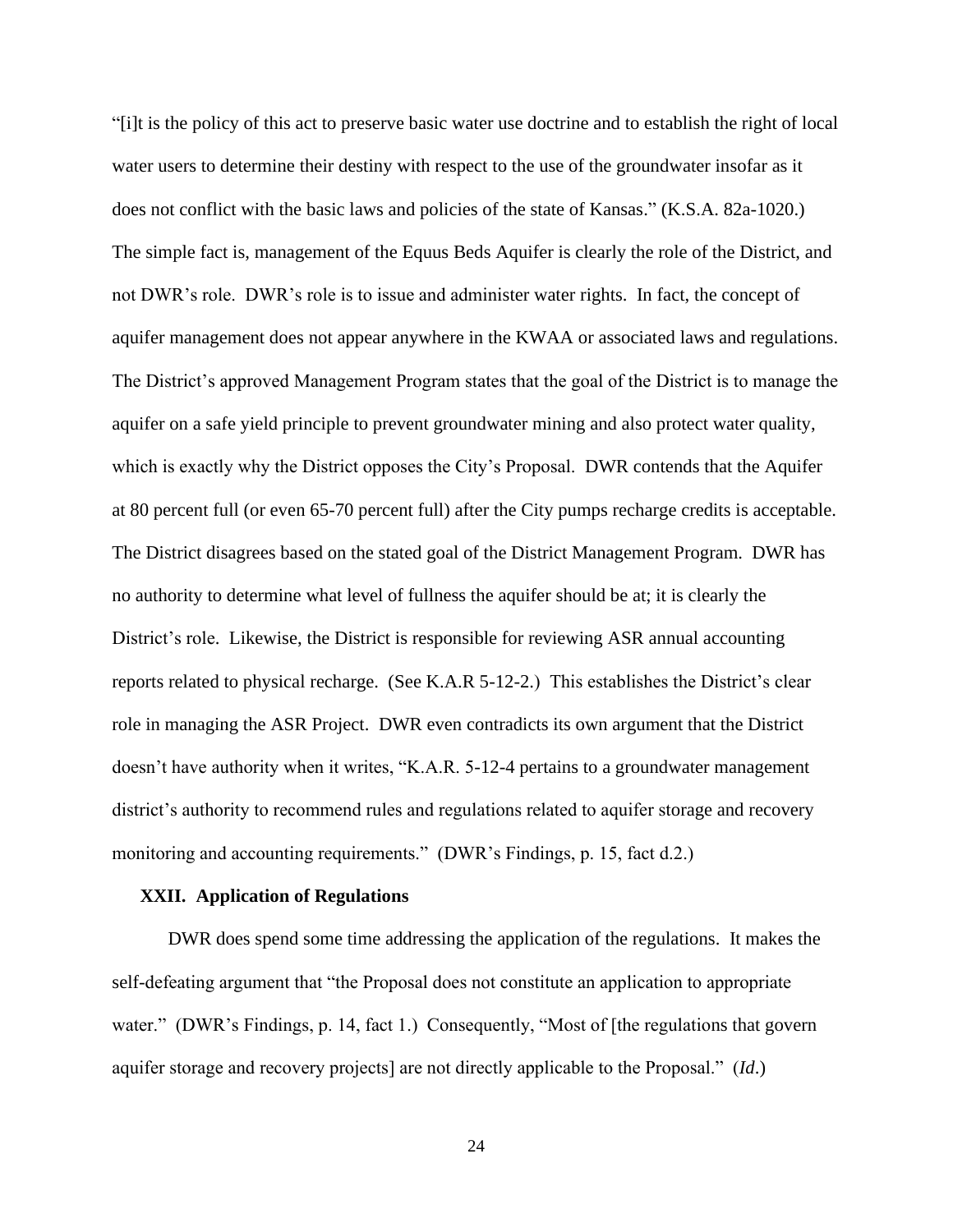However, DWR apparently must have not read the multiple hearing orders that all required the proposed changes to "meet the requirements set forth for Aquifer Storage and recovery Projects in K.A.R. 5-12-1, *et al*…" (*See, e.g*., Prehearing Order dated May 1, 2019). Additionally, it is truly amazing that DWR is sincerely arguing that the City is not seeking additional water. Likewise, if the aquifer storage and recovery regulations don't apply in most respects, DWR can't pick and choose the limited scenarios under which they do apply, in a piecemeal fashion, to benefit its argument. If they don't apply, then the City can't meet safe yield either, along with all the other ways the District has argued the City has violated the regulations. However, DWR puts the metaphorical nail in the coffin and contends that, with respect to aquifer storage and recovery, "no rules and regulations are at issue here." (DWR's Findings, p. 15, fact 3.) DWR's argument in this respect is fatal to the approval of the Proposal.

DWR introduces a bunch of new arguments and testimony with respect to the concept of storage. (*See, e.g.*, DWR's Findings, p. 15, fact 2.) Just as when DWR attempted to introduce a definition of storage during the Hearing (that wasn't disclosed previously) as an exhibit that turned out to be beneficial to the District's arguments, this new testimony likewise bolsters the District's position in this regard. DWR points out that the regulation on annual accounting, K.A.R. 5-12-2(b), refers to "water balance." (*Id*. at p. 16, fact e.3.) DWR indicates that "water balance" means "the method of determining the amount of water in storage in a basin storage area by accounting for *inflow to*, and outflow from, and changes in storage in that basin storage area." (Id. (quoting K.A.R-5-1-1(oooo) (emphasis added). The District expresses its gratitude to DWR for highlighting this definition because it further substantiates the District's argument that storage requires inflows into the basin storage area. Again, this argument, now inadvertently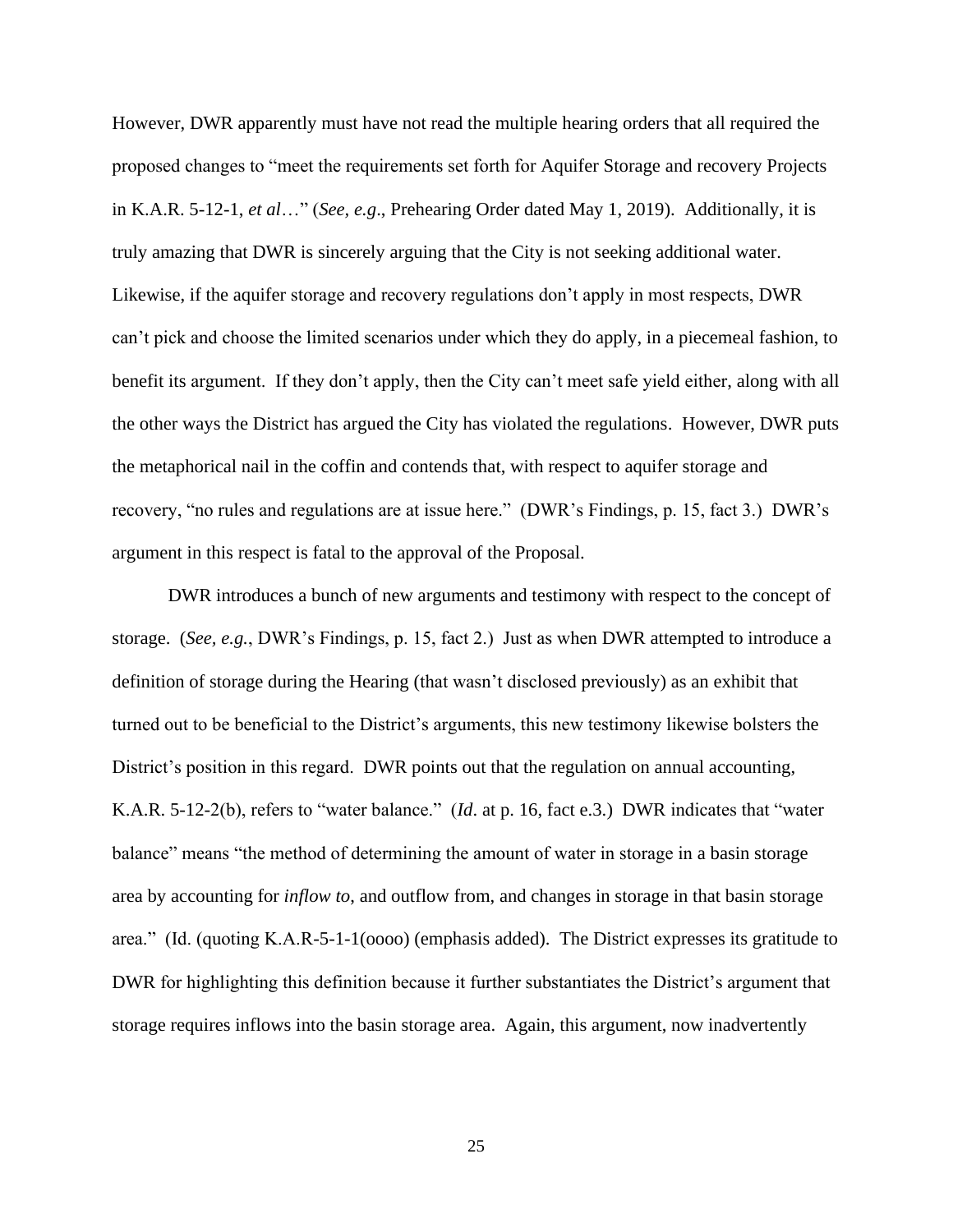made by DWR, further supports that an AMC can not generate storage because no inflows into the Aquifer occur. Again, AMCs are not artificial recharge.

Further, with respect to the term "artificial recharge" DWR advocates for eliminating the concept of "artificial" completely out of the blessed definitions. To support this argument, it contends that storage can occur through natural means such as the "trunks of tees and the leaves of plants store food and volcanic craters store magma." (DWR's Brief, p. 29.) This construction of the word storage completely solidifies the District's arguments as to the impacts to the Aquifer. Just as when trees are cut down in a forest or when oil is pumped from the ground and these resources are irreplaceable, the City is appropriating water that exists in the Aquifer solely because of natural means that will vanish once the City withdraws AMCs. Similar to the environmental and societal impacts of withdrawing too many fossil fuels, the City's attitude of entitlement to this precious natural resource in the Aquifer is unsustainable. This new testimony provides wonderful support for the District's contentions in this case and the District is thus very comfortable with the Hearing Officer allowing it. DWR takes the argument further and admits that AMCs will rely on appropriating native water that the City did not artificially store in the Aquifer. DWR indicates, "all water present in any aquifer pre-development came to be stored there through natural means, just as the water that the City could withdraw based on its accumulation of AMCs under the Proposal came to be in the BSA as a result of natural recharge." (*Id*.) DWR's new arguments provide an excellent public policy justification for why all the ASR regulations require actual physical *artificial* recharge. DWR should not be allowed to rewrite the regulations in its Brief and the current construction of the regulations make perfect sense: a credit system is only sustainable if water is added to the supply through artificial means. The City further acknowledges this position by noting that with physical recharge credits "the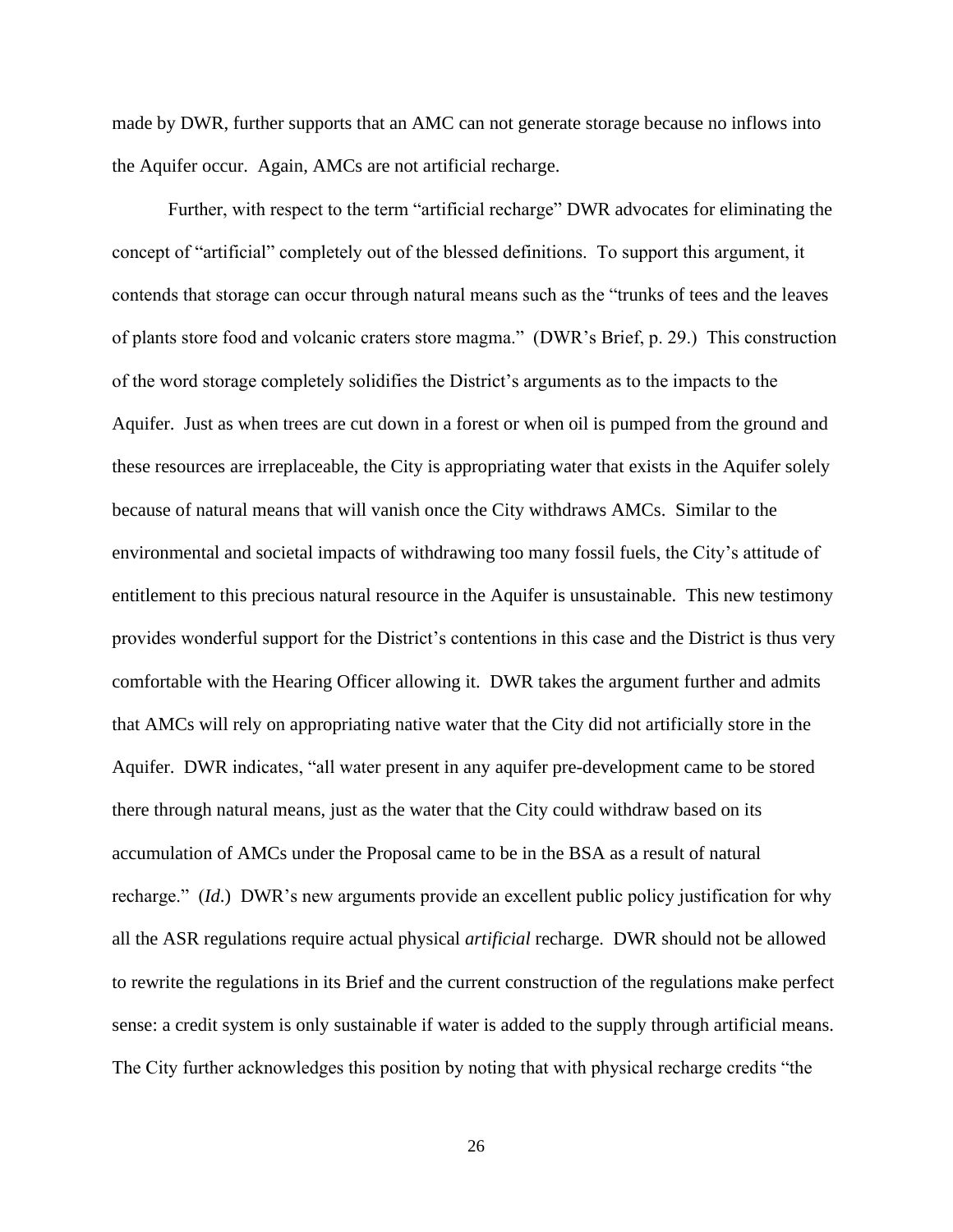water the City withdraws as a result of its accumulation of recharge credits... is not native Equus Beds groundwater." (DWR's Brief, p. 5.) In other words, as a corollary, this distinction is important because AMCs will clearly appropriate native Equus Beds groundwater.

DWR goes so far as to complain that the District's construction of the word "store" "would force the City to jump through extra hoops." (DWR's Brief, p. 30.) Just because compliance with the law may result in an inconvenient reality, that does not provide grounds to ignore the law. Further, in the same sentence DWR again argues that the District's interpretation of the word store will result in a "detriment to the Aquifer and all area water users." (*Id*.) Once again, this proposition has no citation to the record, is not supported by further analysis, and ignores the modeled impacts demonstrating the harms occurring when AMCs are withdrawn.

Further, no water can be stored through the use of AMCs because AMCs are a completely fictional concept. You can't store something that doesn't even legally exist. DWR makes no other attempts to distinguish all of the District's detailed statutory and regulatory analysis that was testified to by former Chief Engineer Pope and Mr. Boese. DWR has likely chosen not to counter these points because it failed to produce any analysis during the Hearing, and no credible counterarguments exist. The District incorporates all of its prior analysis in this regard and believes it provides ample reason for this Hearing Officer to deny the City's Proposal with respect to AMCs. Regardless, DWR contradicts any arguments it previously made, indicating that artificial recharge is not required, when it writes, "DWR's aquifer storage and recovery regulations *require* a water user who develops an aquifer storage and recovery system to obtain multiple permits to operate the system—at least one permit authorizing the diversion of surface water and at least one additional permit authorizing the subsequent withdrawal of *injected* water from the aquifer." (DWR's Brief, pp. 3-4 (emphasis added.)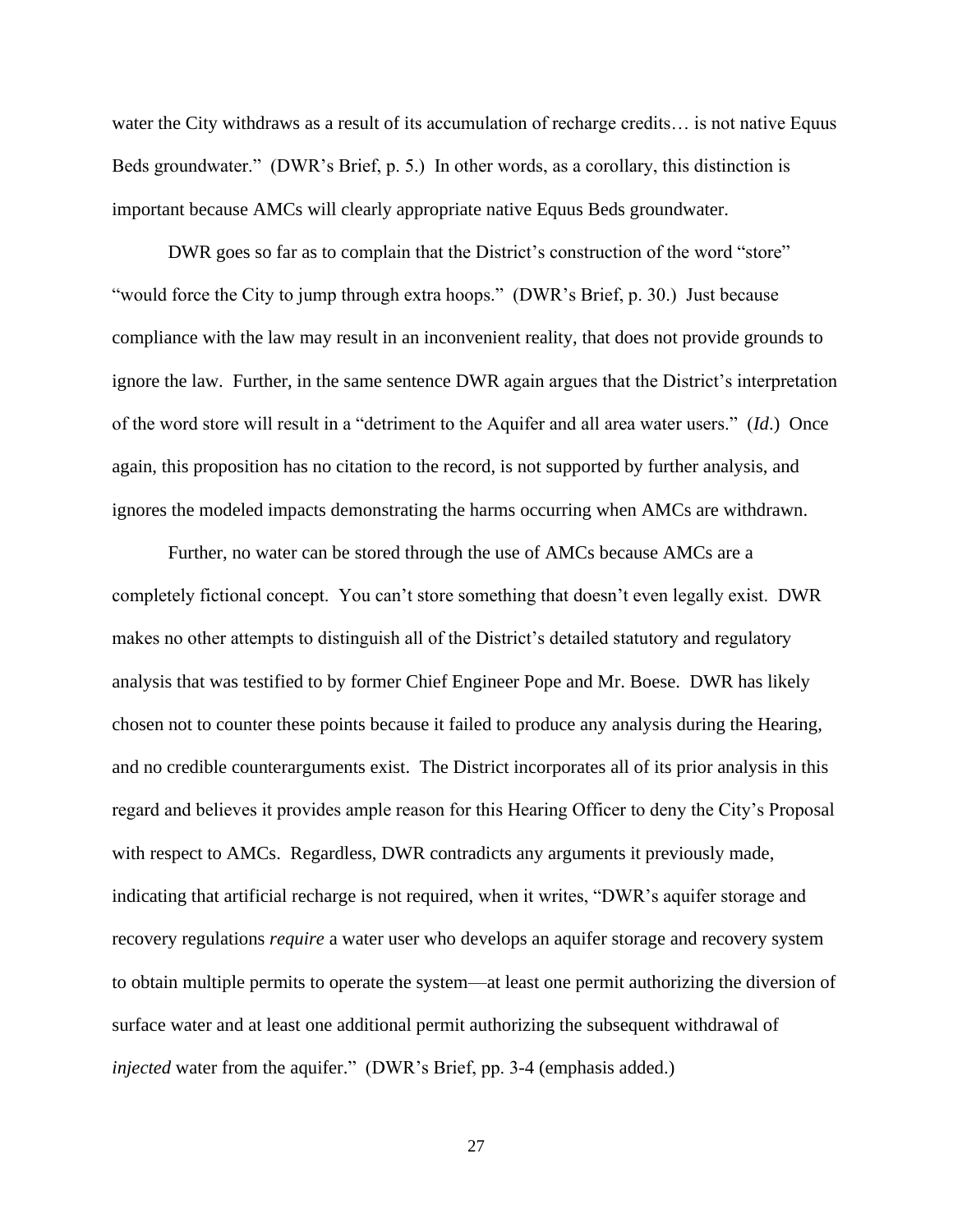# **XXIII.Takings Clause**

DWR spends an extensive portion of its Brief attempting to refute the Takings Clause analysis of the District and the Intervenors. Fortunately, the arguments can all quickly be refuted. The first argument raised by DWR is that a Takings Clause claim is precluded because an impairment investigation is the sole remedy. (DWR's Brief, p. 62.) If DWR could produce a shred of caselaw or legal support for this proposition, the District would afford it some serious consideration. The two contentions are mutually exclusive, and one does not preclude the other. It is like arguing in remedies that one doesn't have a right to assert damages because the right to specific performance also exists. Or that if a municipality seeks condemnation on a section of river, no just compensation need be awarded so long as an impairment investigation can later occur. The District does not believe it is worth devoting any of the remaining room in this Brief to address such a spurious argument.

Next, DWR addresses the contractual argument made by the District. It argues that the language in the Phase II MOU guaranteeing that "Project recharge and recovery wells can only be pumped if water levels in the aquifer are higher than the historic low level," is ambiguous. (DWR's Brief, p. 65.) The District grants that the phrase "lowest index level" may not be abundantly clear and better language could have been integrated. However, the District believes that, when construed in harmony with the rest of the Order, it is obvious that this phrase is referring to the historic 1993 levels. The use of the word "historic" is a dead giveaway. Further, despite the language DWR would graft into the language, there is no reference to "index" or "well." (*See id.*) It refers to a singular "level." This could only mean the historic 1993 level. This commitment indicates that impairment may be "expected" if this standard is violated. Fortunately, regardless, the contractual argument by the District was not limited to this one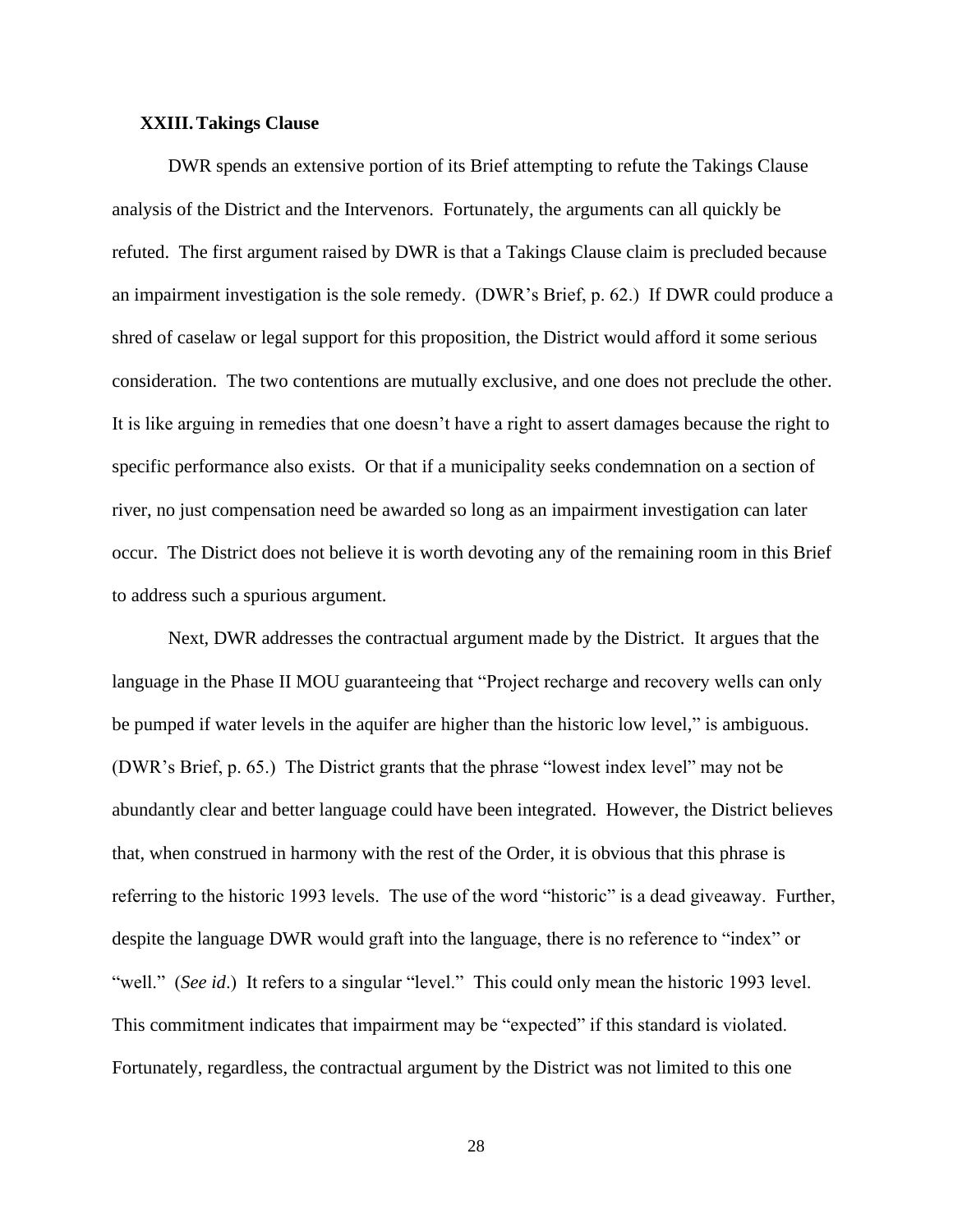phrase in the Phase II MOU. For example, the District bolstered this argument by letters that the City sent out to water users and to the District, an analysis of the various Orders, and other documents.

DWR next attempts to provide an environmental impacts analysis. The only salient point appears to be that the City's Proposal will only impact the top 20 percent of the Aquifer and any contention "predicated upon a dewatering of the Aquifer" is unfounded. (DWR's Brief, p. 66.) Once again, there is absolutely no analysis or testimony offered to support this conclusion and it is hard to believe that anyone would afford it serious consideration. DWR also contends that former Chief Engineer Pope did not intend to indicate in prior documents that the public interest would be protected if the 1993 level was maintained. (DWR's Brief, pp. 66-67.) Fortunately, once again this new argument is quickly dispatched of because Mr. Pope testified that he believed the public interest was protected if the minimum index level was not dropped further. (*See, e.g.,* Testimony of Pope, R. Vol. X, p. 2720, ll. 2-10; Pope Expert Report.) This indicates his prior intent. DWR may wish to conveniently ignore this testimony to contrive a new argument in its Brief. However, the sole credible testimony on this subject—by former Chief Engineer Pope himself—obviously resolves this dispute.

## **XXIV. Usufruct Argument**

Separate from the Takings Clause analysis, DWR provides a supplementary argument that water rights are usufructs. (DWR's Findings, p. 14, fact 15; DWR's Brief, p. 64.) The District never argued that a given water user had a personal property right to a designated gallon of water. The argument has always been that the City could not have a real or personal property right to water, through a fictional recharge credit, that was already fully dedicated to other users through water *rights*. Water rights are real property rights. Infringing on those rights constitutes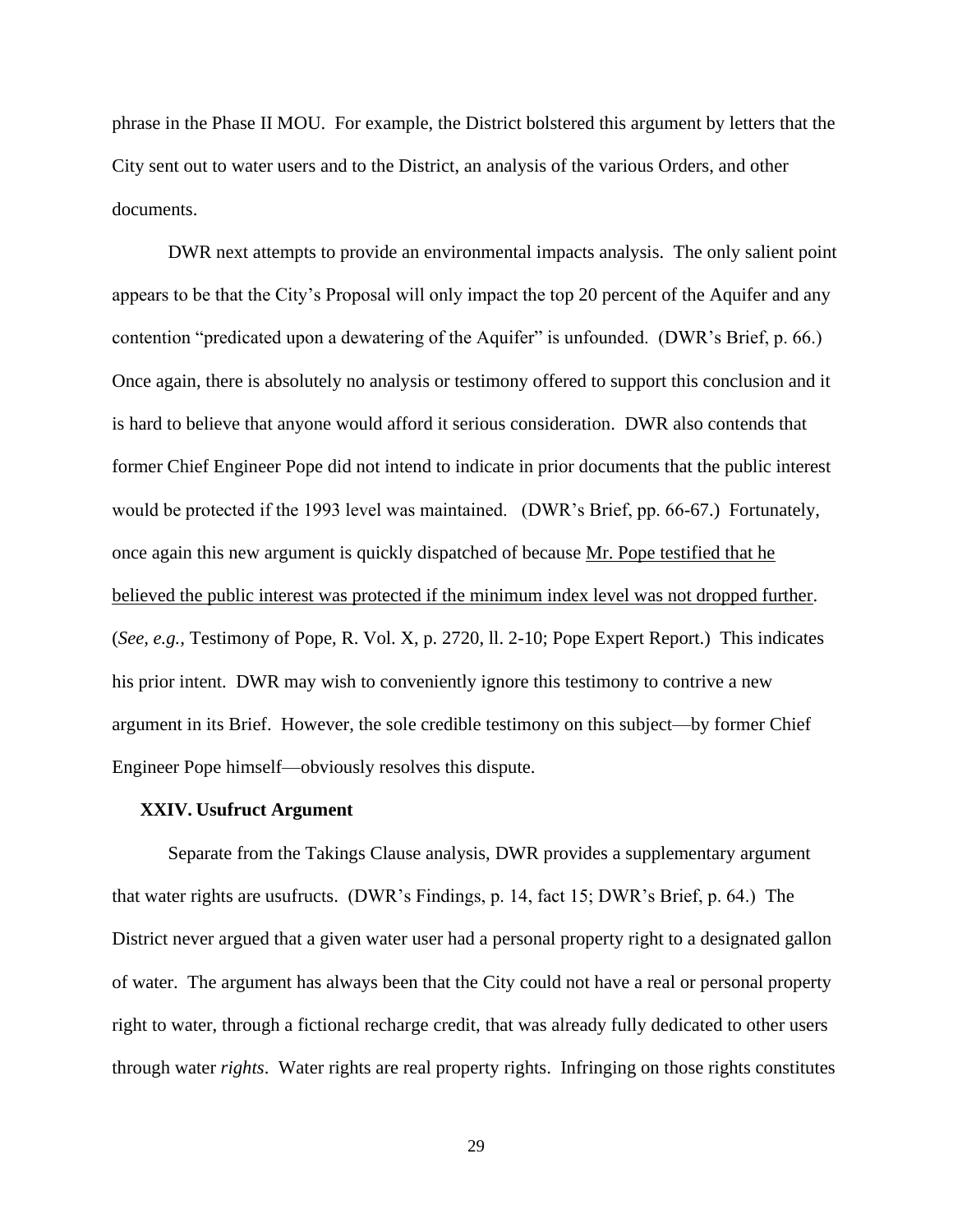a Taking. DWR contends, "Accordingly, water in state in the Aquifer does not 'belong' to anyone and is rightfully used by the water right owner who lawfully removes it from the ground." (DWR's Brief, p. 63.) It thus appears that DWR is now also contending that even recharge credits are no longer personal property of the City. Even more contradictory, DWR writes, "The City would not pump native Equus Beds water in the form of AMCs under the Proposal—it would pump only from the BSA and only water that could have originated as Little Arkansas River surface water." (DWR's Brief, p. 64.) There are countless problems with this statement—principally that it has been established that the City will be appropriating native groundwater since it is not contributing to the water supply. However, on point to this section, despite its usufruct argument, DWR now appears to be contending that the City has a super priority or special property right to water within the BSA under the Proposal—even though it previously argued in its Brief that AMCs are a form of municipal use. If it is true that AMCs are a municipal use and the usufruct statements are true, then the City cannot have a special priority to any water. DWR and the City launch into an identical analysis of the *Williams* case. (*See, e.g.,* DWR's Brief, pp. 69-70.) Since the arguments by the City and DWR are identical, this is addressed in response to the Intervenors' Brief.)

## **XXV. Conclusion**

For all the above reasons, the District respectfully asks that the City's Proposal be denied as the DWR has wholly failed to help make the case for the City.

# RESPECTFULLY SUBMITTED:

/s/ Thomas A. Adrian Thomas A. Adrian, SC #06976 tom@aplawpa.com ADRIAN & PANKRATZ, P.A. David J. Stucky, SC #23698 [stucky.dave@gmail.com](mailto:dave@aplawpa.com) Attorneys for Equus Beds Groundwater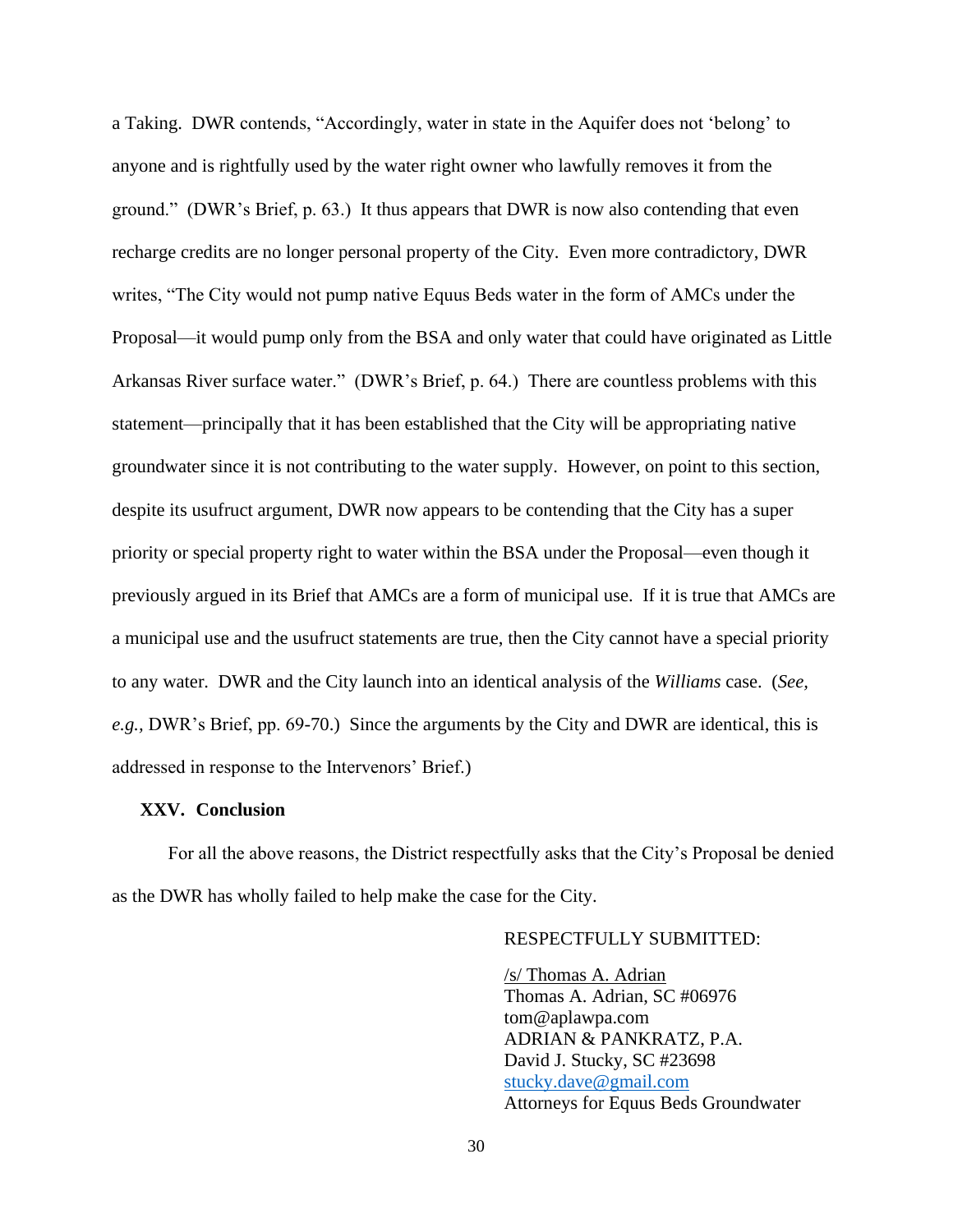Management District Number 2